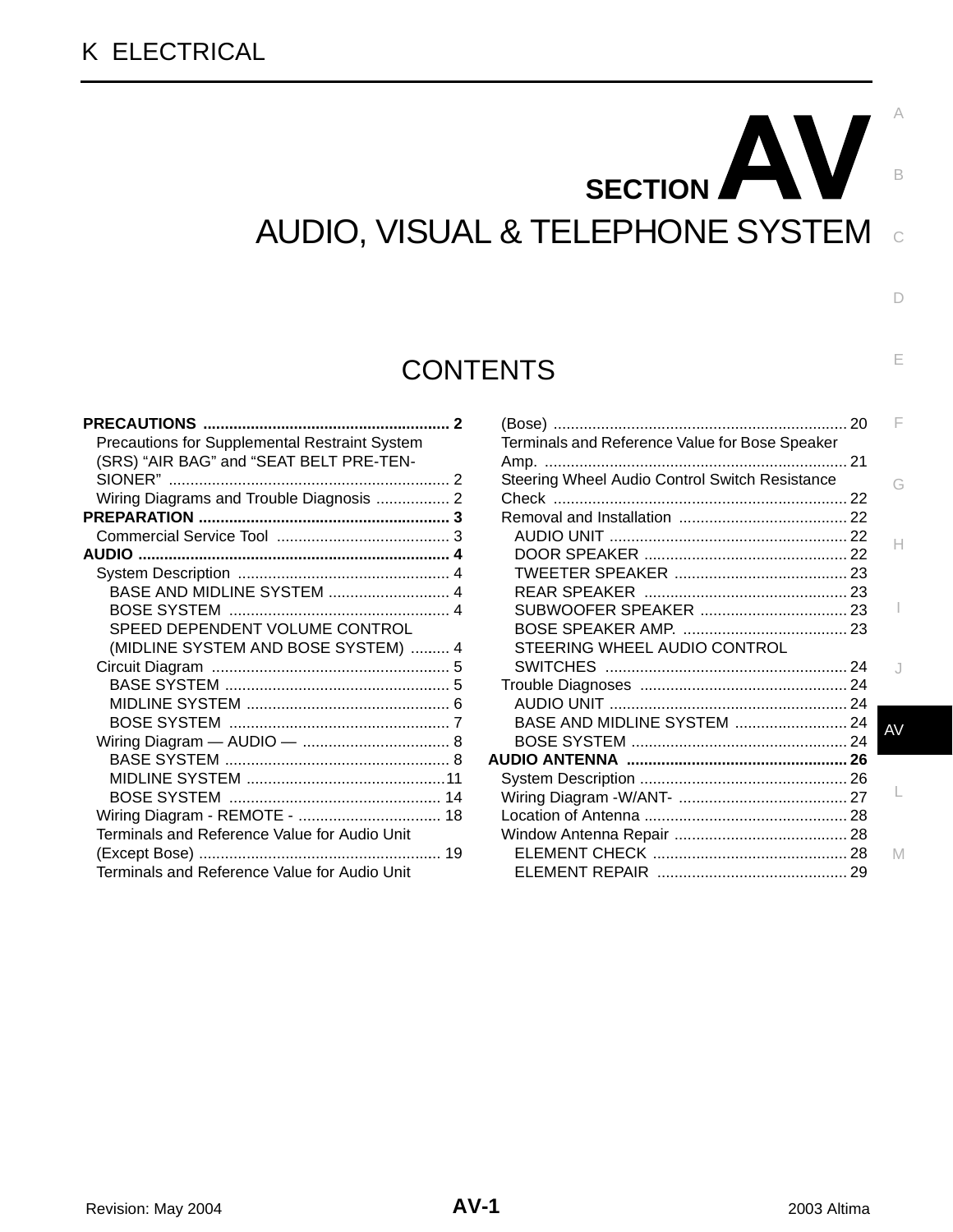### **PRECAUTIONS**

### <span id="page-1-0"></span>**PRECAUTIONS** PFP:00001

#### <span id="page-1-1"></span>**Precautions for Supplemental Restraint System (SRS) "AIR BAG" and "SEAT BELT PRE-TENSIONER"**  $\frac{1}{\text{EKS000000}}$

The Supplemental Restraint System such as "AIR BAG" and "SEAT BELT PRE-TENSIONER", used along with a front seat belt, helps to reduce the risk or severity of injury to the driver and front passenger for certain types of collision. This system includes seat belt switch inputs and dual stage front air bag modules. The SRS system uses the seat belt switches to determine the front air bag deployment, and may only deploy one front air bag, depending on the severity of a collision and whether the front occupants are belted or unbelted. Information necessary to service the system safely is included in the SRS and SB section of this Service Manual.

#### **WARNING:**

- **To avoid rendering the SRS inoperative, which could increase the risk of personal injury or death in the event of a collision which would result in air bag inflation, all maintenance must be performed by an authorized NISSAN/INFINITI dealer.**
- Improper maintenance, including incorrect removal and installation of the SRS, can lead to per**sonal injury caused by unintentional activation of the system. For removal of Spiral Cable and Air Bag Module, see the SRS section.**
- Do not use electrical test equipment on any circuit related to the SRS unless instructed to in this **Service Manual. SRS wiring harnesses can be identified by yellow and/or orange harnesses or harness connectors.**

#### <span id="page-1-2"></span>**Wiring Diagrams and Trouble Diagnosis** Entertainment of the EKS003IU

When you read wiring diagrams, refer to the following:

Refer to GI-12, "How to Read Wiring Diagrams". Refer to PG-3, "POWER SUPPLY ROUTING CIRCUIT" .

When you perform trouble diagnosis, refer to the following:

Refer to GI-10, "HOW TO FOLLOW TEST GROUPS IN TROUBLE DIAGNOSES". Refer to GI-25, "How to Perform Efficient Diagnosis for an Electrical Incident" .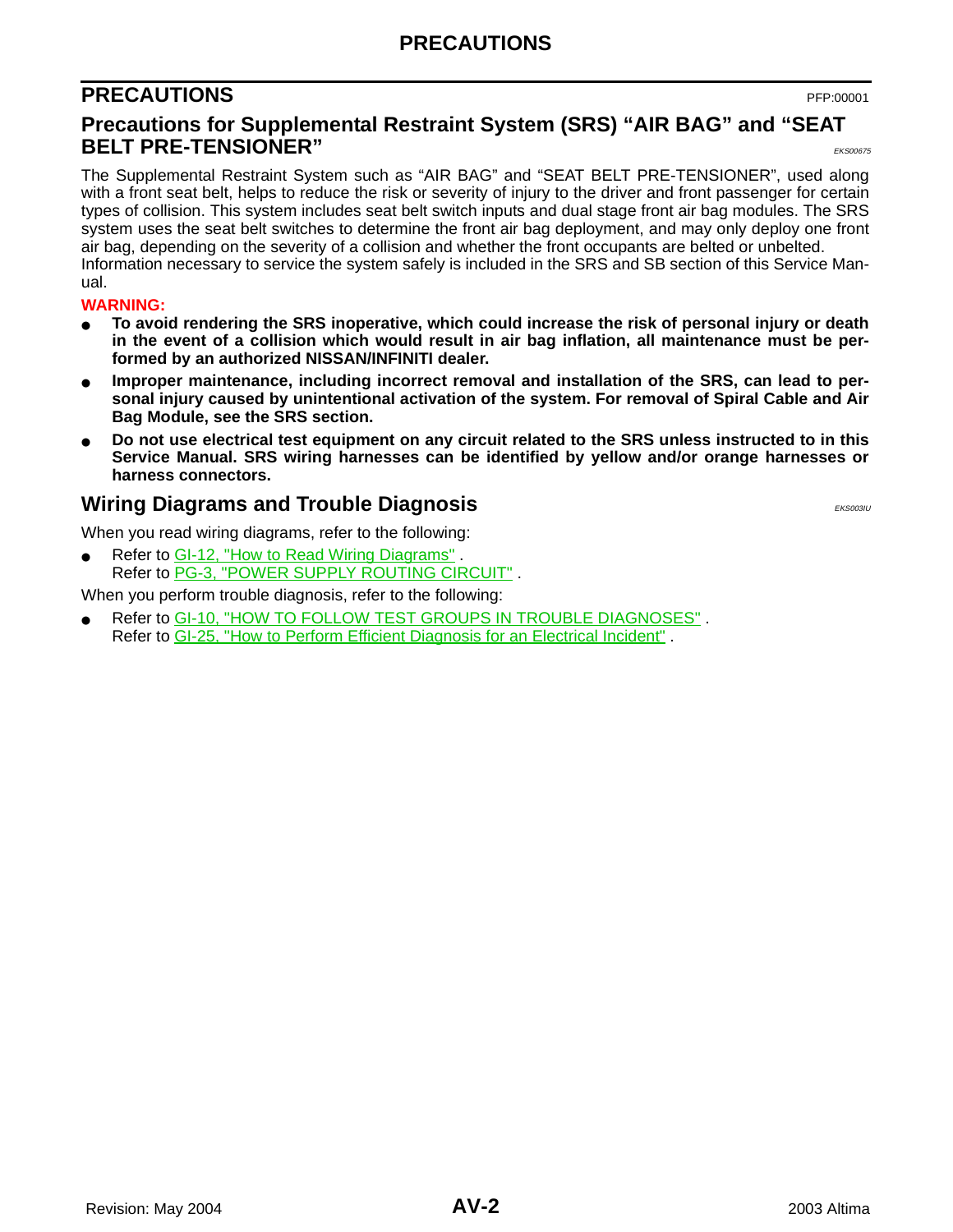### **PREPARATION**

<span id="page-2-1"></span><span id="page-2-0"></span>

| <b>PREPARATION</b>             |                                                                                                                                                                                                                                                                                                                                                     |                          | PFP:00002       |    |
|--------------------------------|-----------------------------------------------------------------------------------------------------------------------------------------------------------------------------------------------------------------------------------------------------------------------------------------------------------------------------------------------------|--------------------------|-----------------|----|
| <b>Commercial Service Tool</b> |                                                                                                                                                                                                                                                                                                                                                     |                          | <b>EKS003K4</b> | Α  |
| Tool name                      |                                                                                                                                                                                                                                                                                                                                                     | Description              |                 |    |
|                                |                                                                                                                                                                                                                                                                                                                                                     | Loosening bolts and nuts |                 | B  |
| Power tool                     | $\begin{picture}(180,170) \put(0,0){\line(1,0){10}} \put(10,0){\line(1,0){10}} \put(10,0){\line(1,0){10}} \put(10,0){\line(1,0){10}} \put(10,0){\line(1,0){10}} \put(10,0){\line(1,0){10}} \put(10,0){\line(1,0){10}} \put(10,0){\line(1,0){10}} \put(10,0){\line(1,0){10}} \put(10,0){\line(1,0){10}} \put(10,0){\line(1,0){10}} \put(10,0){\line$ |                          |                 | C. |
|                                | PBIC0191E                                                                                                                                                                                                                                                                                                                                           |                          |                 |    |

AV

L

M

E

F

G

 $\mathrel{\vdash}\mathrel{\vdash}$ 

I

J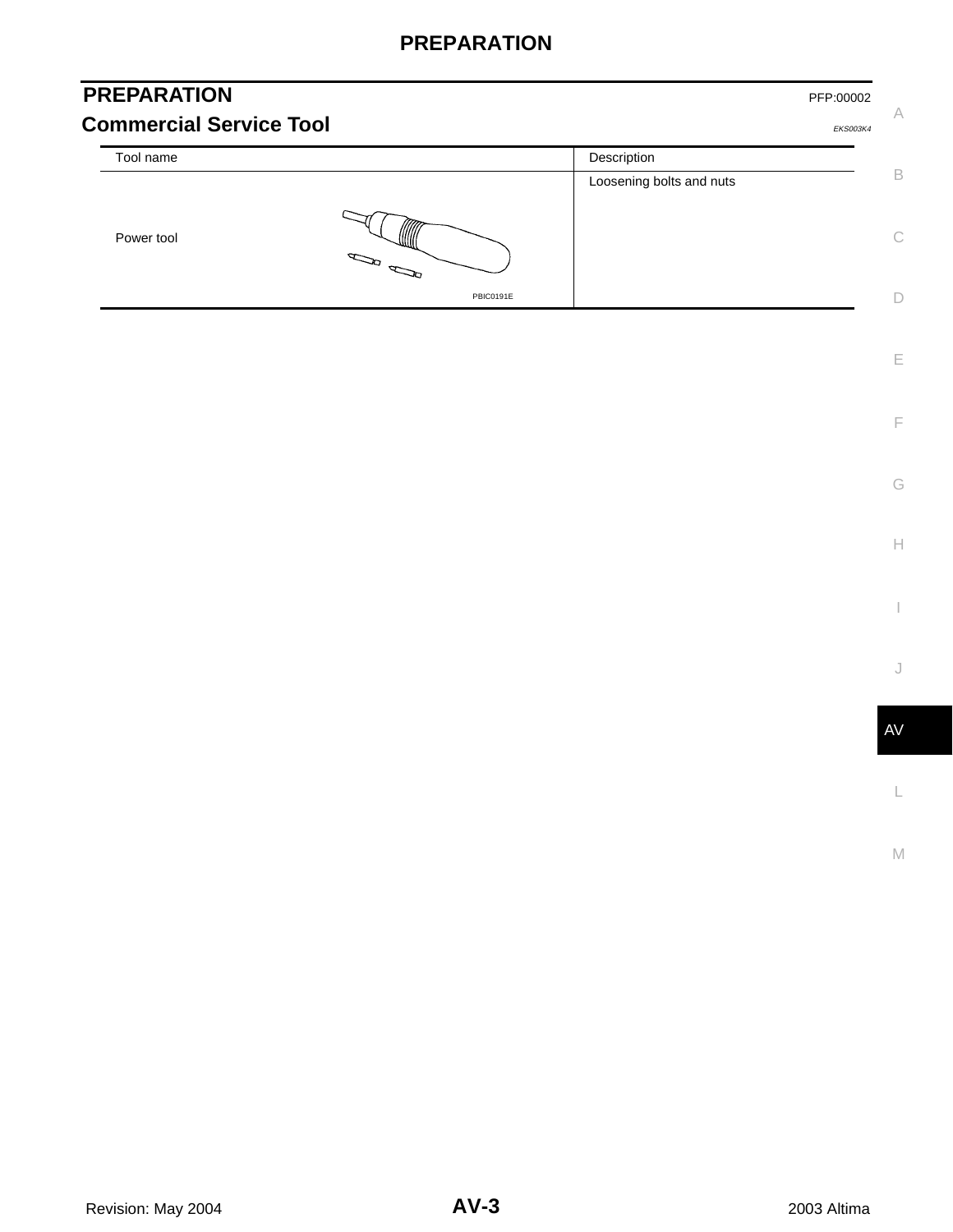### <span id="page-3-0"></span>**AUDIO** PFP:28111

#### <span id="page-3-2"></span><span id="page-3-1"></span>**System Description** EXACUSE **EXECUTE:** The system of the system of the system of the system of the system of the system of the system of the system of the system of the system of the system of the system of the system of **BASE AND MIDLINE SYSTEM**

Refer to Owner's Manual for audio system operating instructions. Power is supplied at all times

- through 15A fuse [No. 31, located in the fuse and fusible link box]
- to audio unit terminal 6.
- With the ignition switch in the ACC or ON position, power is supplied
- through 10A fuse [No. 6, located in the fuse block  $(J/B)$ ]
- to audio unit terminal 10.

Ground is supplied through the case of the audio unit. Audio signals are supplied

- through audio unit terminals 1, 2, 3, 4, 13, 14, 15, and 16
- to terminals + and of front door speaker LH and RH
- to terminals  $+$  and  $-$  of rear door speaker LH and RH
- to terminals  $+$  and  $-$  of tweeter LH and RH.

#### <span id="page-3-3"></span>**BOSE SYSTEM**

Refer to Owner's Manual for audio system operating instructions. Power is supplied at all times

- through 15A fuse [No. 31, located in the fuse and fusible link box]
- to audio unit terminal 6, and
- to Bose speaker amp. terminal 1.
- With the ignition switch in the ACC or ON position, power is supplied
- through 10A fuse  $[No. 6]$ , located in the fuse block  $(J/B)$
- to audio unit terminal 10.

Ground is supplied through the case of the audio unit. Ground is also supplied

- to speaker amp. terminal 17
- through body ground B117.
- Audio signals are supplied
- through audio unit terminals  $1, 2, 3, 4, 13, 14, 15$ , and  $16$
- to speaker amp. terminals 23, 24, 25, 26, 27, 28, 29, and 30.

Audio signals are amplified by the speaker amp.

The amplified audio signals are supplied

- through speaker amp. terminals 2, 3, 9, 10, 11, 12, 13, 14, 15, 16, 18, and 19
- to terminals + and of front door speaker LH and RH
- to terminals  $+$  and  $-$  of rear door speaker LH and RH
- to terminals  $+$  and  $-$  of tweeter LH and RH
- to terminals  $+$  and  $-$  of subwoofer LH and RH.

#### <span id="page-3-4"></span>**SPEED DEPENDENT VOLUME CONTROL (MIDLINE SYSTEM AND BOSE SYSTEM)**

If activated, the radio output volume will be automatically adjusted to compensate for increased driving noises at higher driving speeds.

The radio receives a vehicle speed signal from the combination meter, and selects the output volume.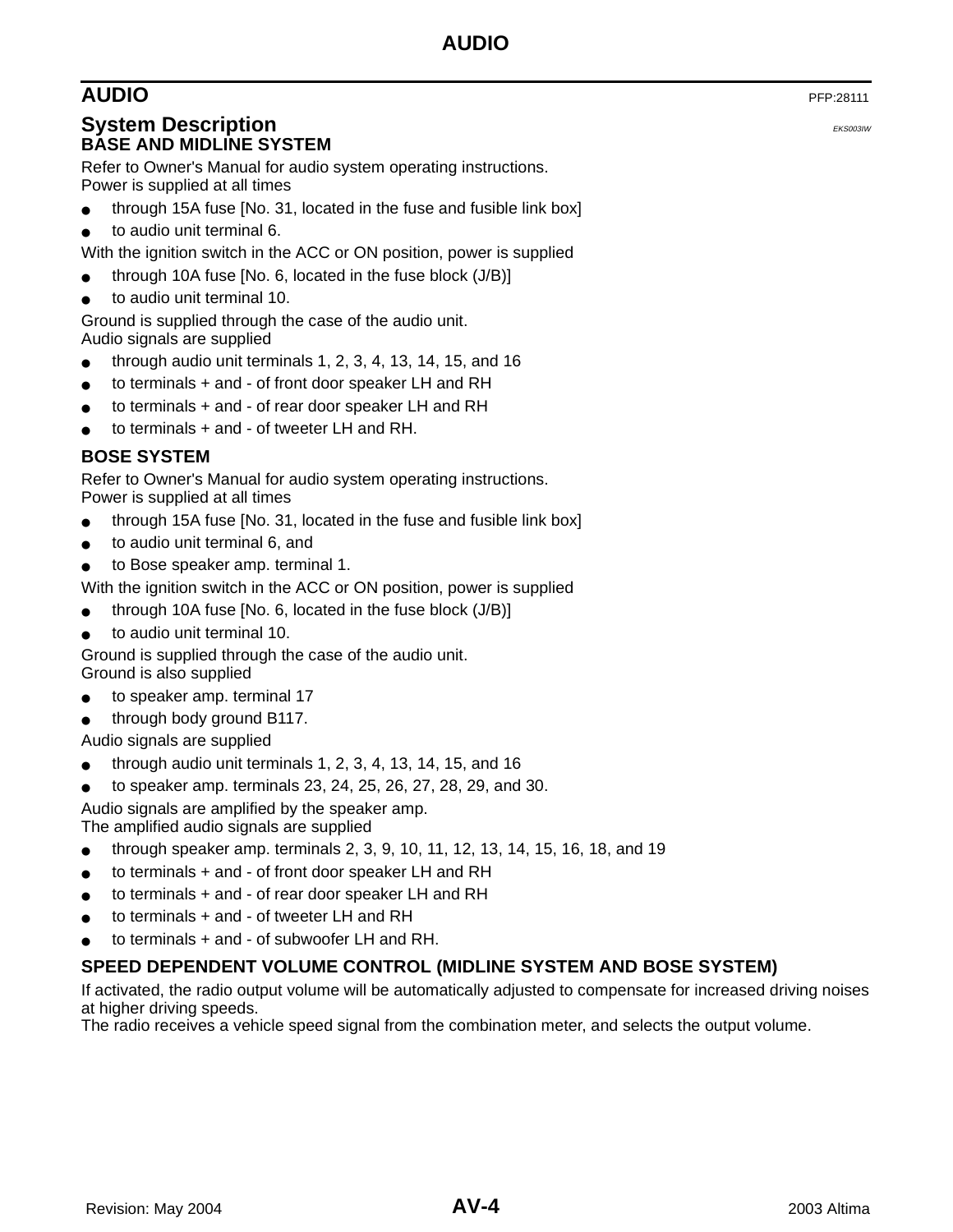#### <span id="page-4-1"></span><span id="page-4-0"></span>**Circuit Diagram** EXS003JU **BASE SYSTEM**



LKWA0001E

A

B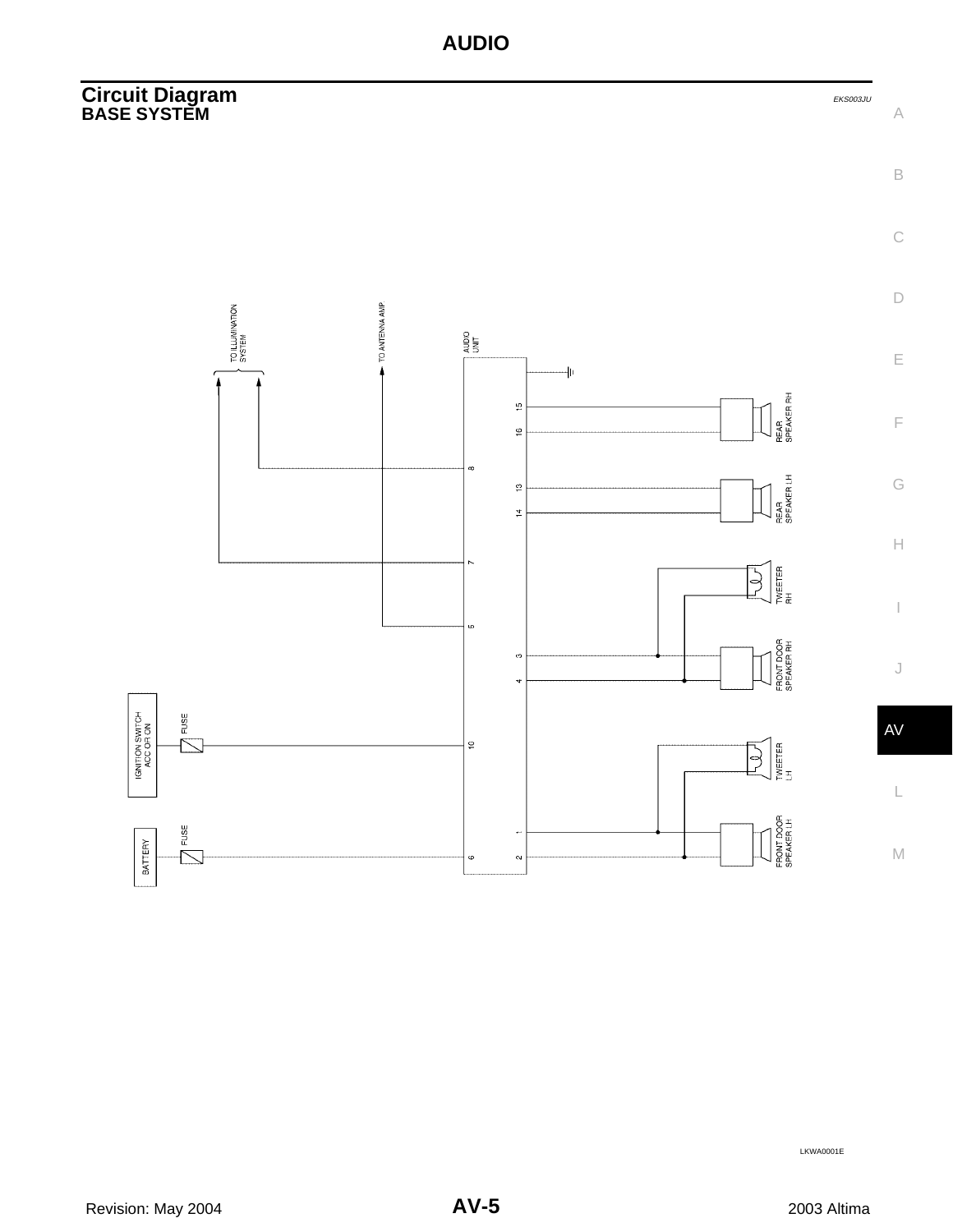### <span id="page-5-0"></span>**MIDLINE SYSTEM**



LKWA0002E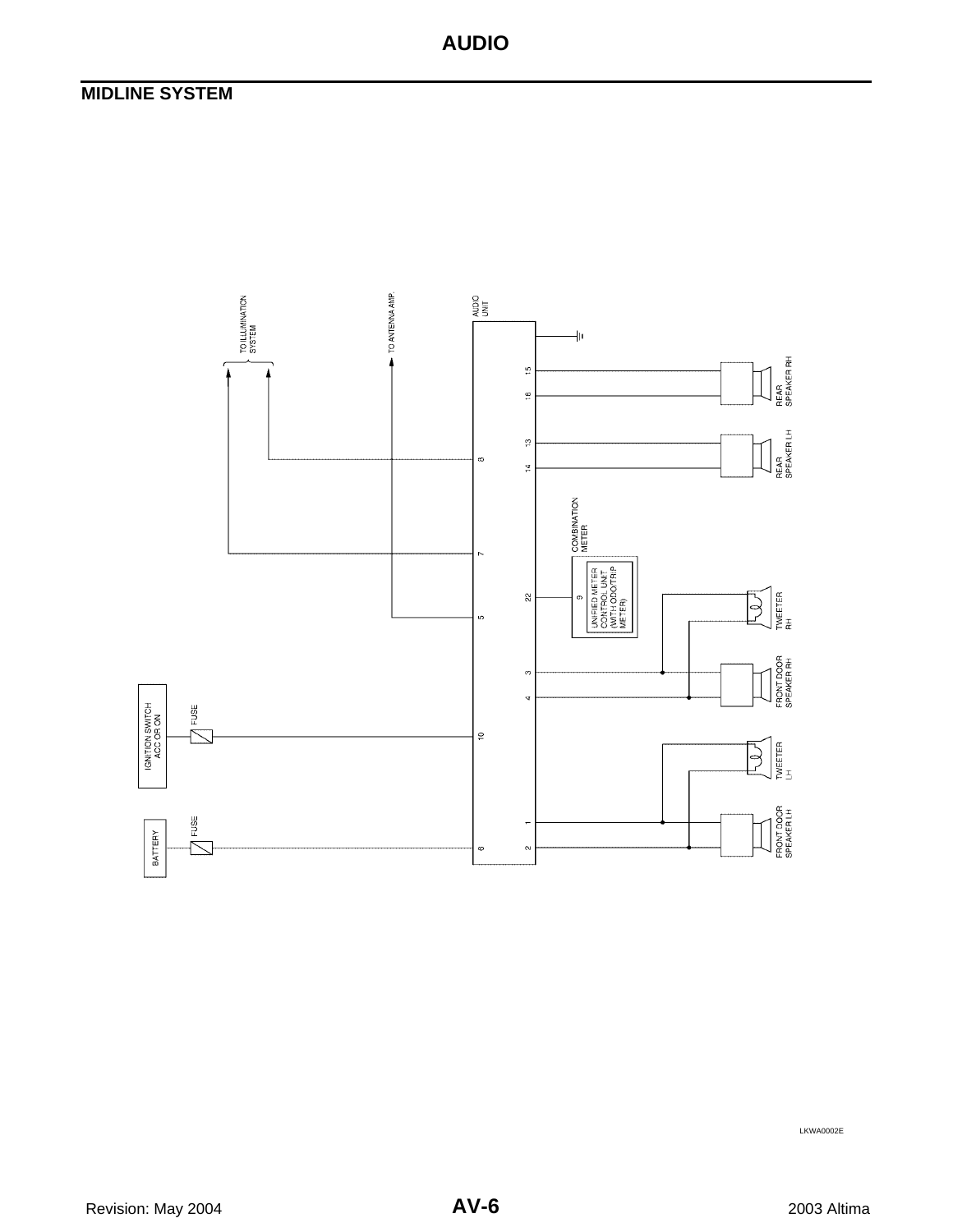### <span id="page-6-0"></span>**BOSE SYSTEM**



LKWA0003E

A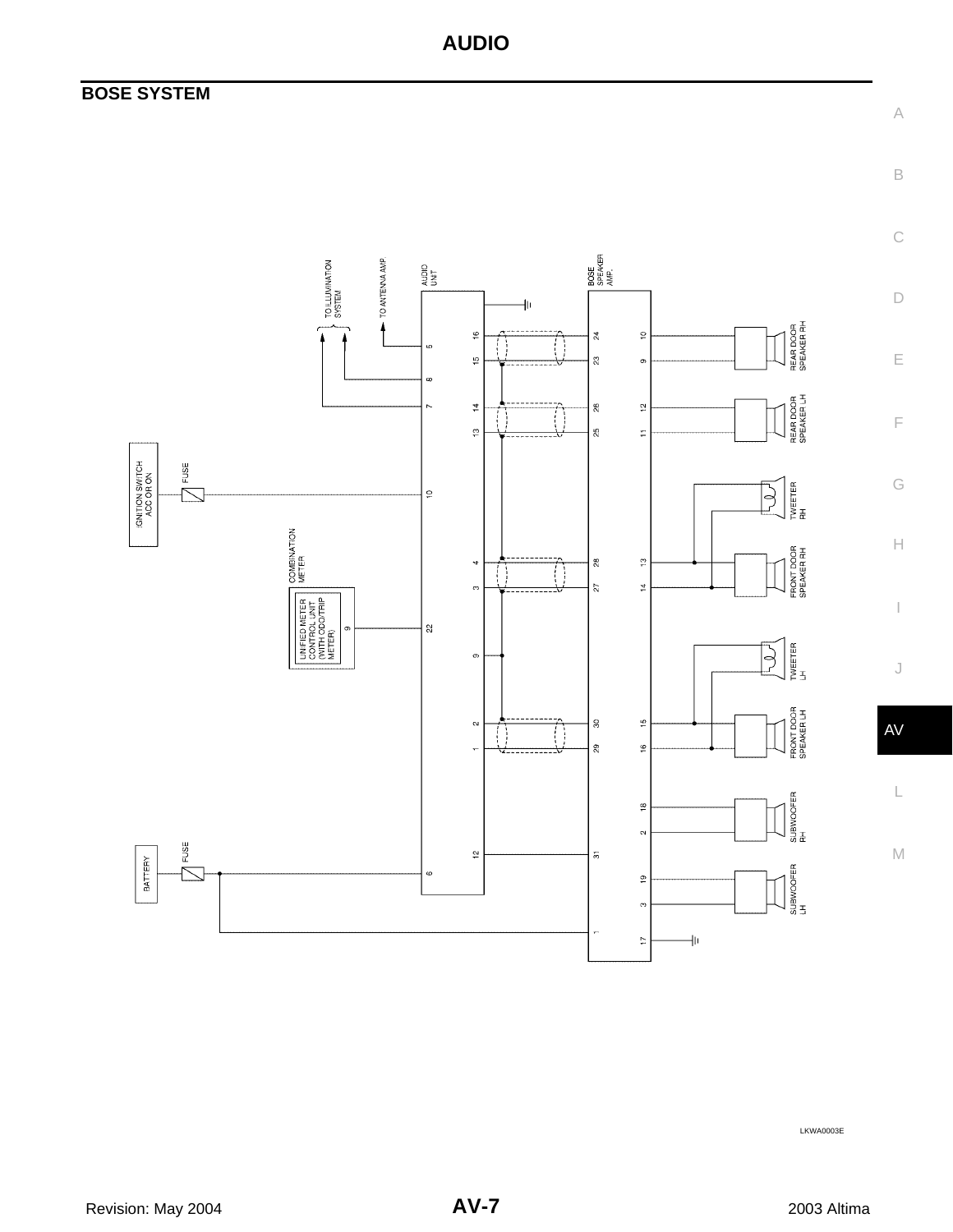#### <span id="page-7-1"></span><span id="page-7-0"></span>**Wiring Diagram — AUDIO —** EXAMPLE **Diagram — AUDIO — BASE SYSTEM**

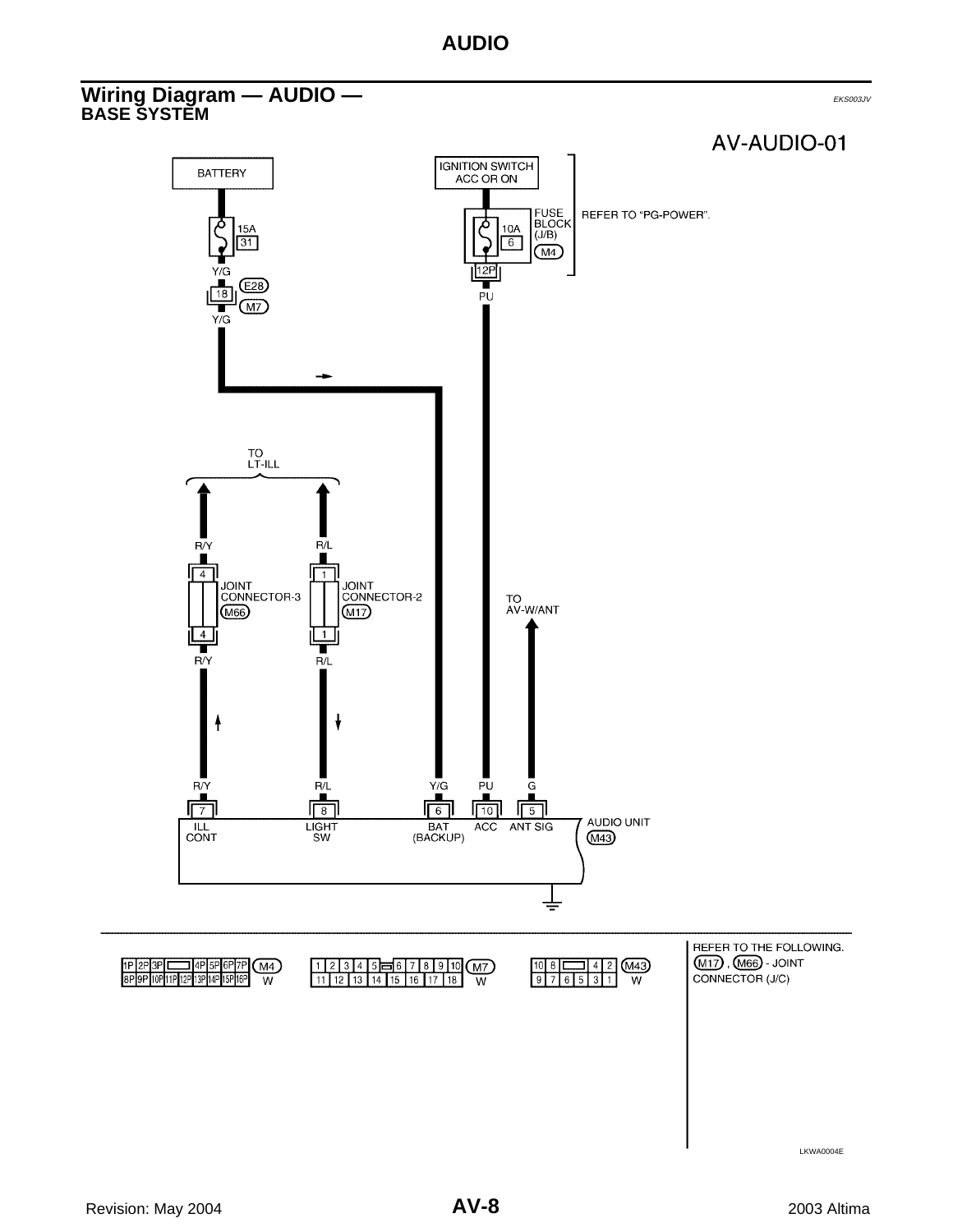

A



|                               | --                                                                         |
|-------------------------------|----------------------------------------------------------------------------|
| - 117<br>__<br>----<br>W<br>v | ------<br><b>DOF</b><br><br>. .<br>---<br>W<br>W<br>W<br>W<br>-<br>. .<br> |

LKWA0093E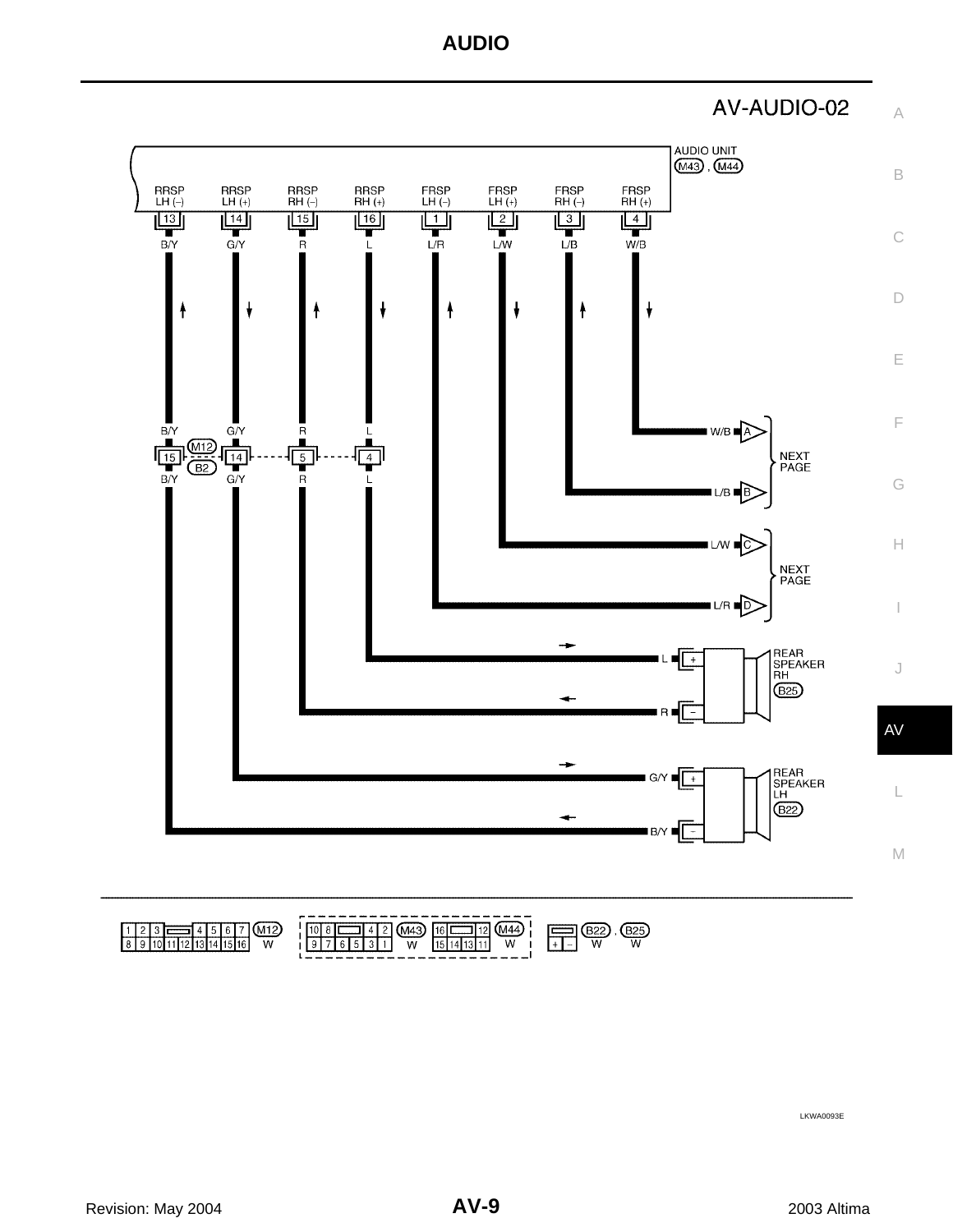#### AV-AUDIO-03

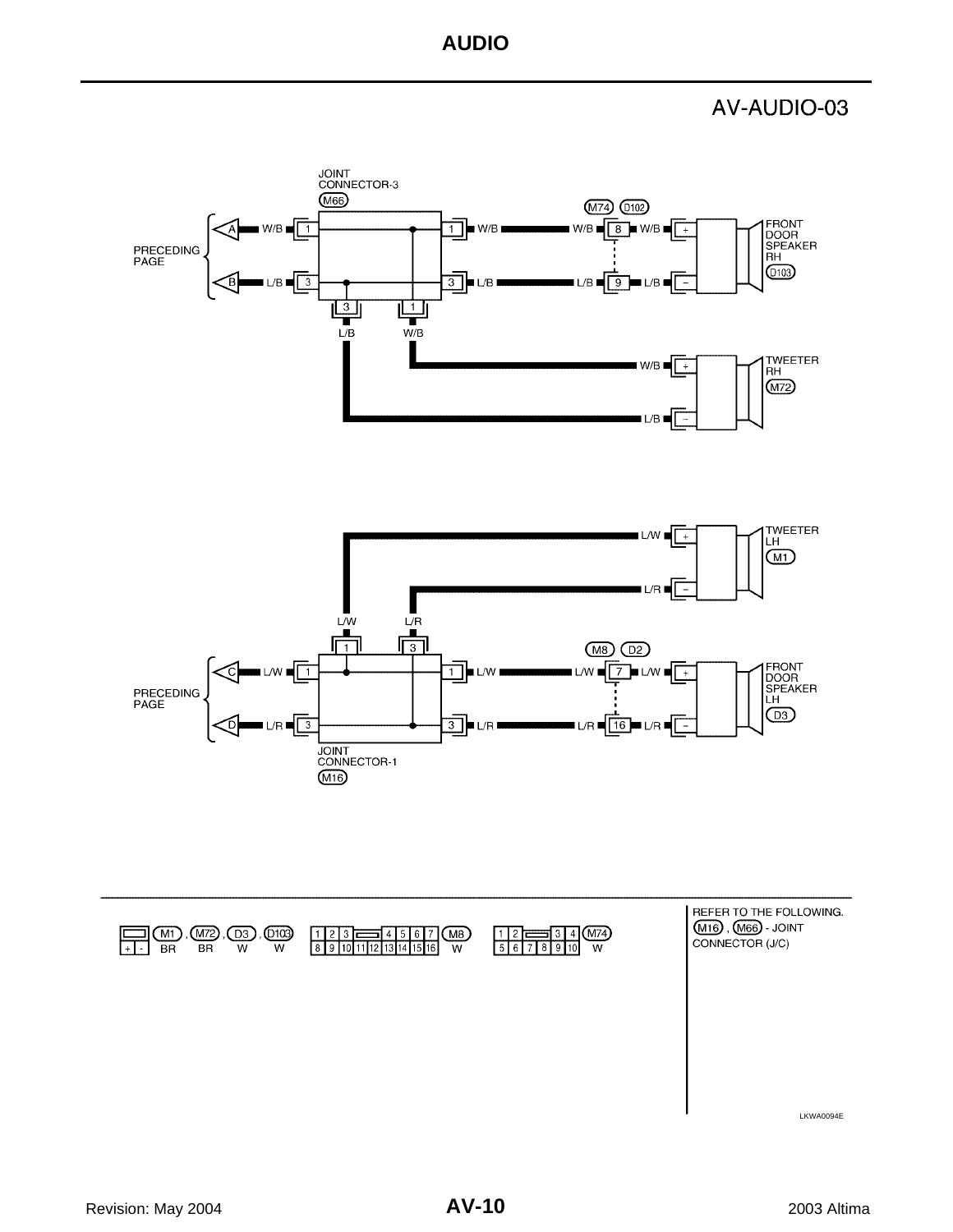

<span id="page-10-0"></span>

LKWA0007E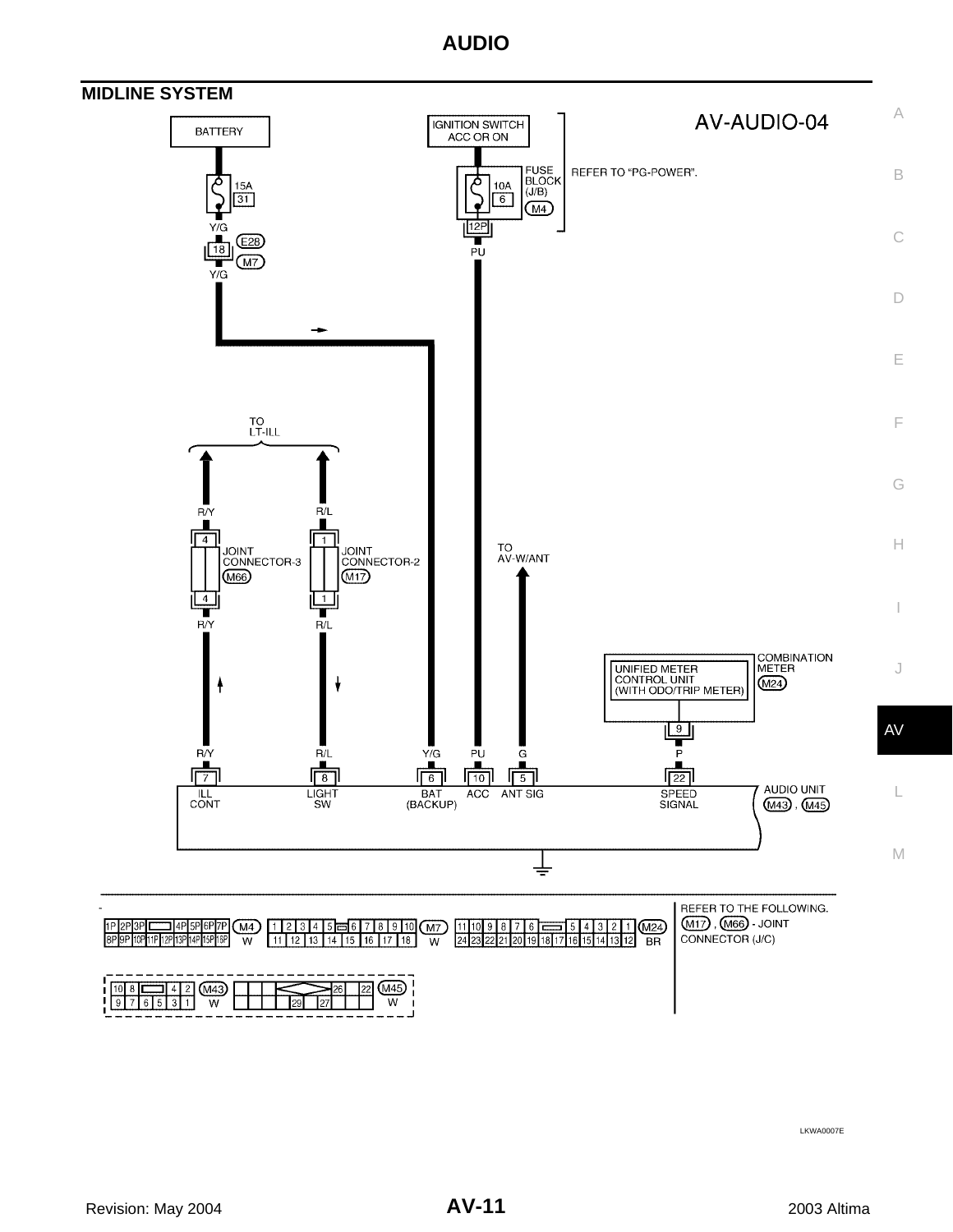AV-AUDIO-05



| ----<br>W | ----------<br>-----------<br>---<br>W<br>W<br>W<br>W<br>ـــ |
|-----------|-------------------------------------------------------------|

LKWA0095E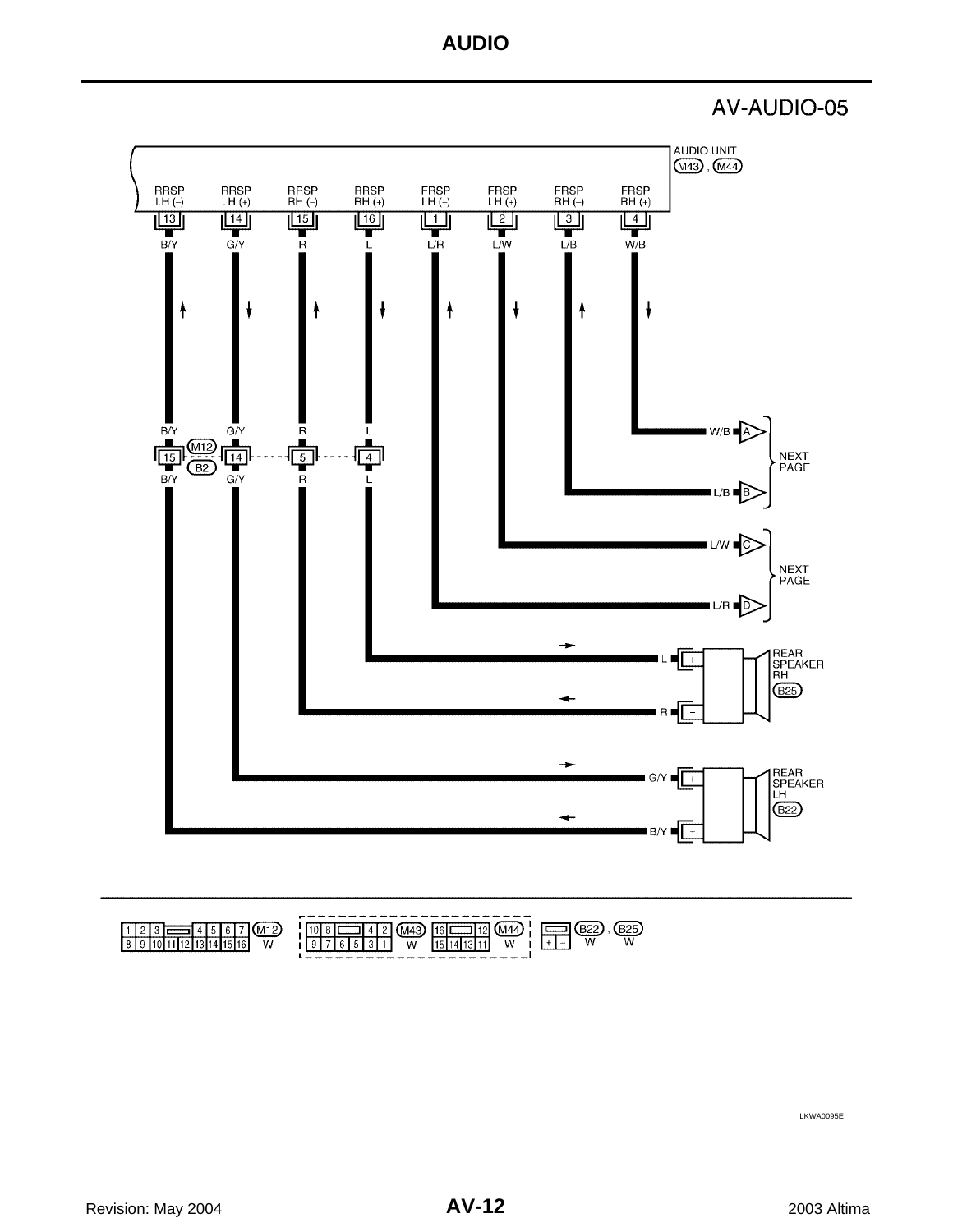AV-AUDIO-06

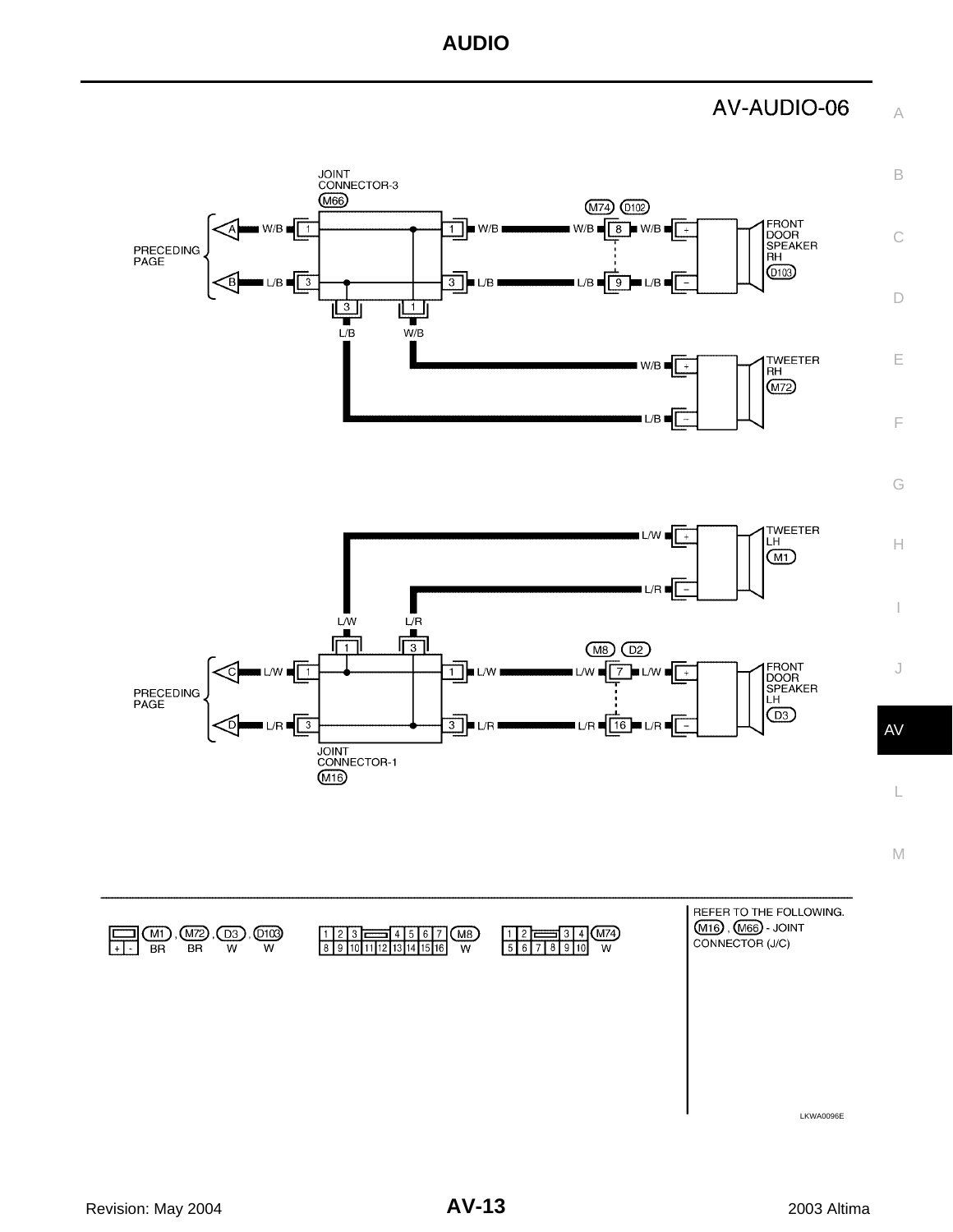<span id="page-13-0"></span>

WKWA0497E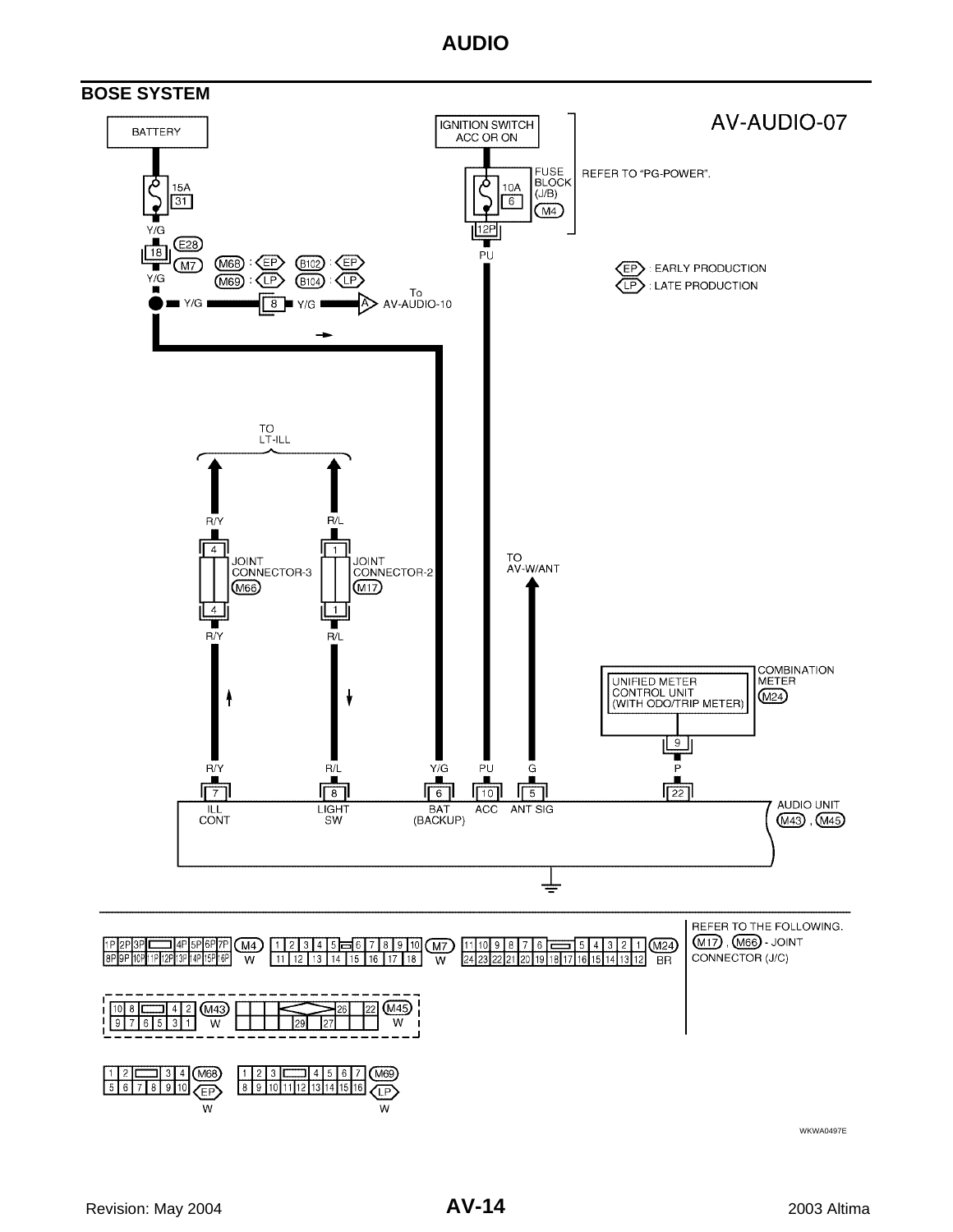



WKWA0498E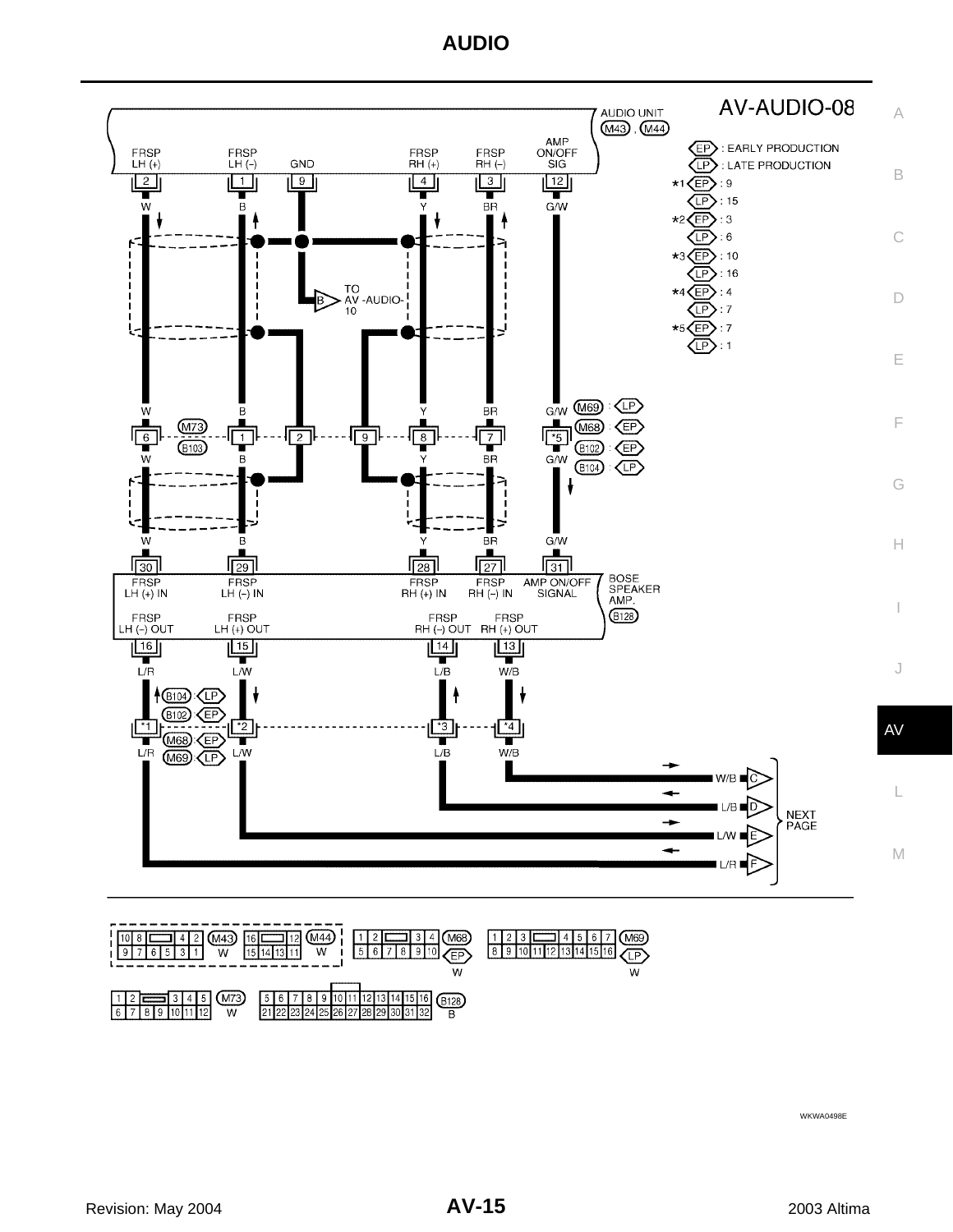AV-AUDIO-09

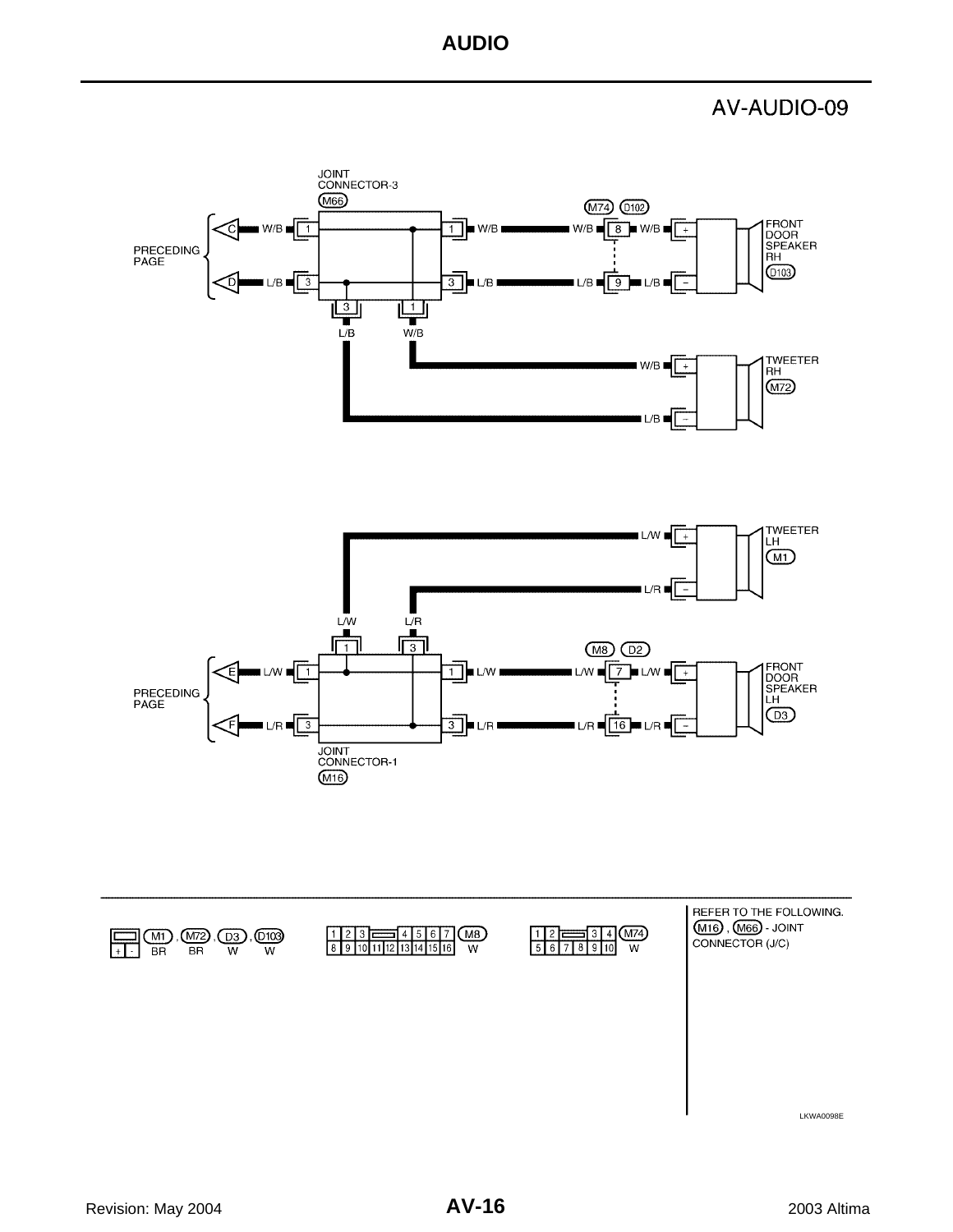AV-AUDIO-10



LKWA0099E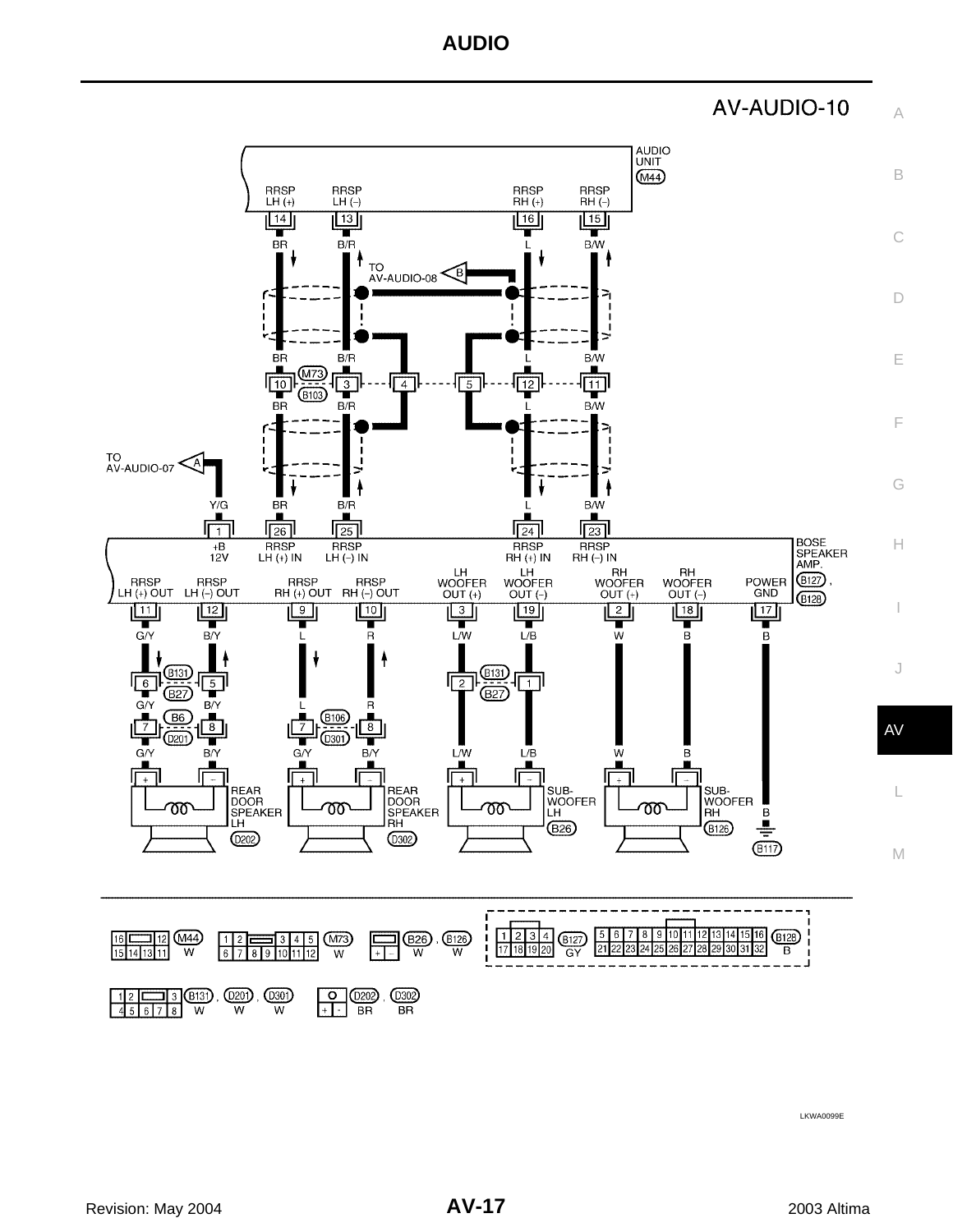### <span id="page-17-0"></span>**Wiring Diagram - REMOTE -** EXECONDER TO A LATTER THE RESONAL EXECUTIVE OF THE EXECONDUCT.





\*: This connector is not shown in "HARNESS LAYOUT" of PG section.

LKWA0100E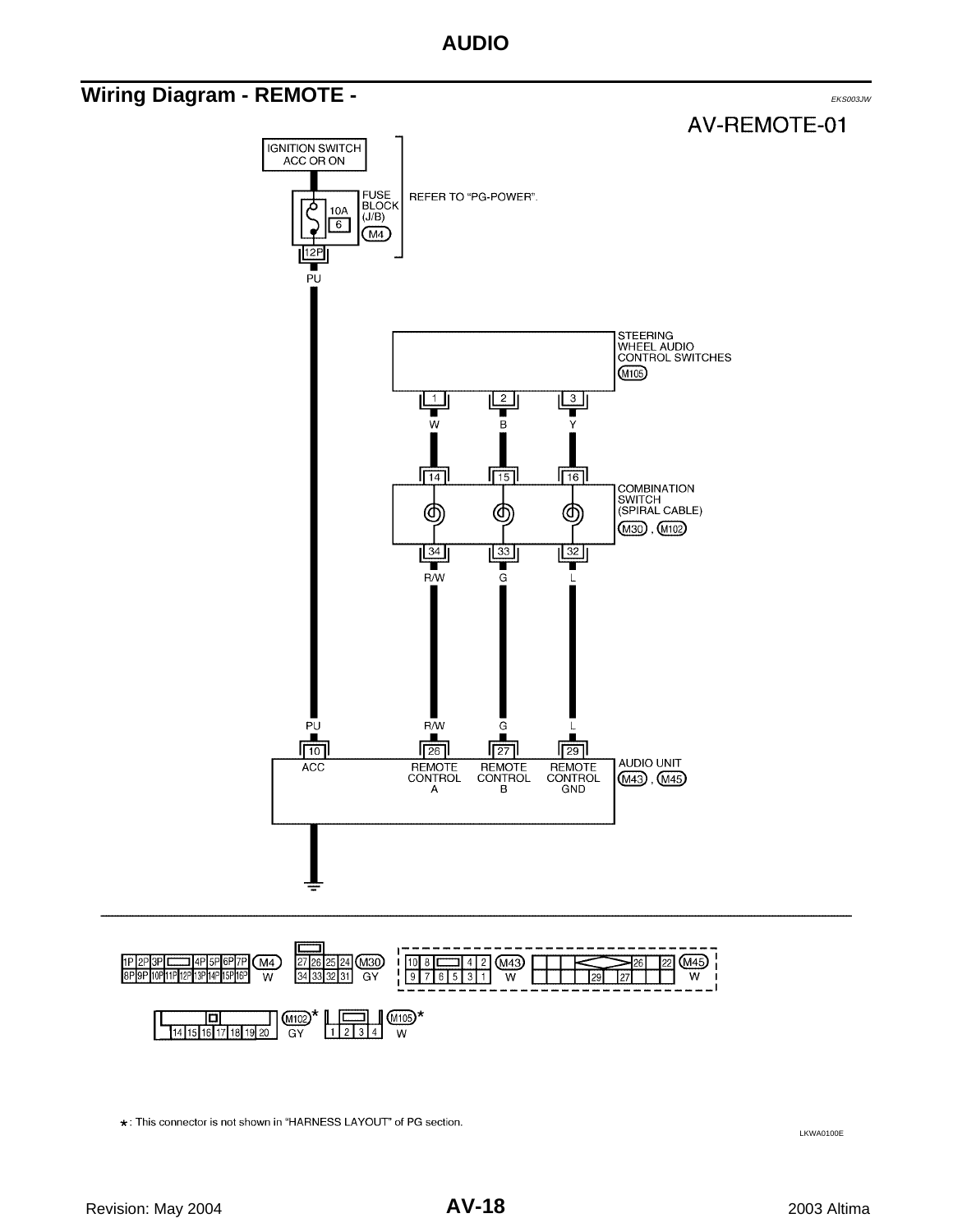<span id="page-18-0"></span>

| Terminal No. |        |                                        | Signal           |                    | Condition                               | Voltage (V)                                                                                         |                                                                                          |
|--------------|--------|----------------------------------------|------------------|--------------------|-----------------------------------------|-----------------------------------------------------------------------------------------------------|------------------------------------------------------------------------------------------|
| $\ddot{}$    |        | Item                                   | input/<br>output | Ignition<br>switch | Operation                               | (Approx.)                                                                                           | Example of symptom                                                                       |
| 1(L/R)       | Ground | Audio sound sig-<br>nal front LH (-)   | Output           | ON                 | Receive<br>audio signal                 | 5.5V                                                                                                | No sound from front door<br>speaker LH or tweeter LH.                                    |
| 2(L/W)       | Ground | Audio sound sig-<br>nal front $LH (+)$ | Output           | <b>ON</b>          | Receive<br>audio signal                 | 5.5V                                                                                                | No sound from front door<br>speaker LH or tweeter LH.                                    |
| 3(L/B)       | Ground | Audio sound sig-<br>nal front RH (-)   | Output           | ON                 | Receive<br>audio signal                 | 5.5V                                                                                                | No sound from front door<br>speaker RH or tweeter RH.                                    |
| 4 (W/B)      | Ground | Audio sound sig-<br>nal front $RH (+)$ | Output           | ON                 | Receive<br>audio signal                 | 5.5V                                                                                                | No sound from front door<br>speaker RH or tweeter RH.                                    |
| 5(G)         | Ground | Antenna signal                         | Input            | <b>ON</b>          |                                         | 5.5V                                                                                                | System does not work prop-<br>erly.                                                      |
| 6(Y/G)       | Ground | <b>Battery</b>                         | Input            |                    |                                         | <b>Battery voltage</b>                                                                              | System does not work prop-<br>erly.                                                      |
| 7(R/Y)       | Ground | Illumination con-<br>trol              | Input            | ON                 | Lighting<br>switch ON<br>(1st position) | $1V \rightarrow 5V$                                                                                 | Audio unit illumination does<br>not function when lighting<br>switch is ON (position 1). |
| $8$ (R/L)    | Ground | Light switch                           | Input            | ON                 | Lighting<br>switch ON<br>(1st position) | 5.5V                                                                                                | Audio unit illumination does<br>not function when lighting<br>switch is ON (position 1). |
| 10 (PU)      | Ground | <b>ACC</b>                             | Input            | ON                 | Ignition<br>switch ACC<br>or ON         | <b>Battery voltage</b>                                                                              | System does not work prop-<br>erly.                                                      |
| 13 (B/Y)     | Ground | Audio sound sig-<br>nal rear LH (-)    | Output           | ON                 | Receive<br>audio signal                 | 5.5V                                                                                                | No sound from rear speaker<br>LH.                                                        |
| 14 (G/Y)     | Ground | Audio sound sig-<br>nal rear $LH (+)$  | Output           | ON                 | Receive<br>audio signal                 | 5.5V                                                                                                | No sound from rear speaker<br>LH.                                                        |
| 15(R)        | Ground | Audio sound sig-<br>nal rear RH (-)    | Output           | ON                 | Receive<br>audio signal                 | 5.5V                                                                                                | No sound from rear speaker<br>RH.                                                        |
| 16(L)        | Ground | Audio sound sig-<br>nal rear RH $(+)$  | Output           | ON                 | Receive<br>audio signal                 | 5.5V                                                                                                | No sound from rear speaker<br>RH.                                                        |
| $*22(P)$     | Ground | Speed signal                           | Input            | ON                 | Vehicle<br>speed sen-<br>sor rotating   | Voltage increases<br>as vehicle speed<br>sensor rotates<br>faster                                   | Speed dependent volume<br>control does not function.                                     |
| $*26$ (R/W)  |        | Remote control<br>Α                    |                  |                    |                                         | Refer to AV-22.<br>"Steering Wheel<br><b>Audio Control</b><br><b>Switch Resis-</b><br>tance Check". | Steering wheel audio controls<br>do not function.                                        |
| $*27(G)$     |        | Remote control<br>в                    |                  |                    |                                         | Refer to AV-22.<br>"Steering Wheel<br><b>Audio Control</b><br><b>Switch Resis-</b><br>tance Check". | Steering wheel audio controls<br>do not function.                                        |
| $*29(L)$     |        | Remote control<br>ground               |                  |                    |                                         | Refer to AV-22.<br>"Steering Wheel<br><b>Audio Control</b><br><b>Switch Resis-</b><br>tance Check". | Steering wheel audio controls<br>do not function.                                        |

\*: With midline system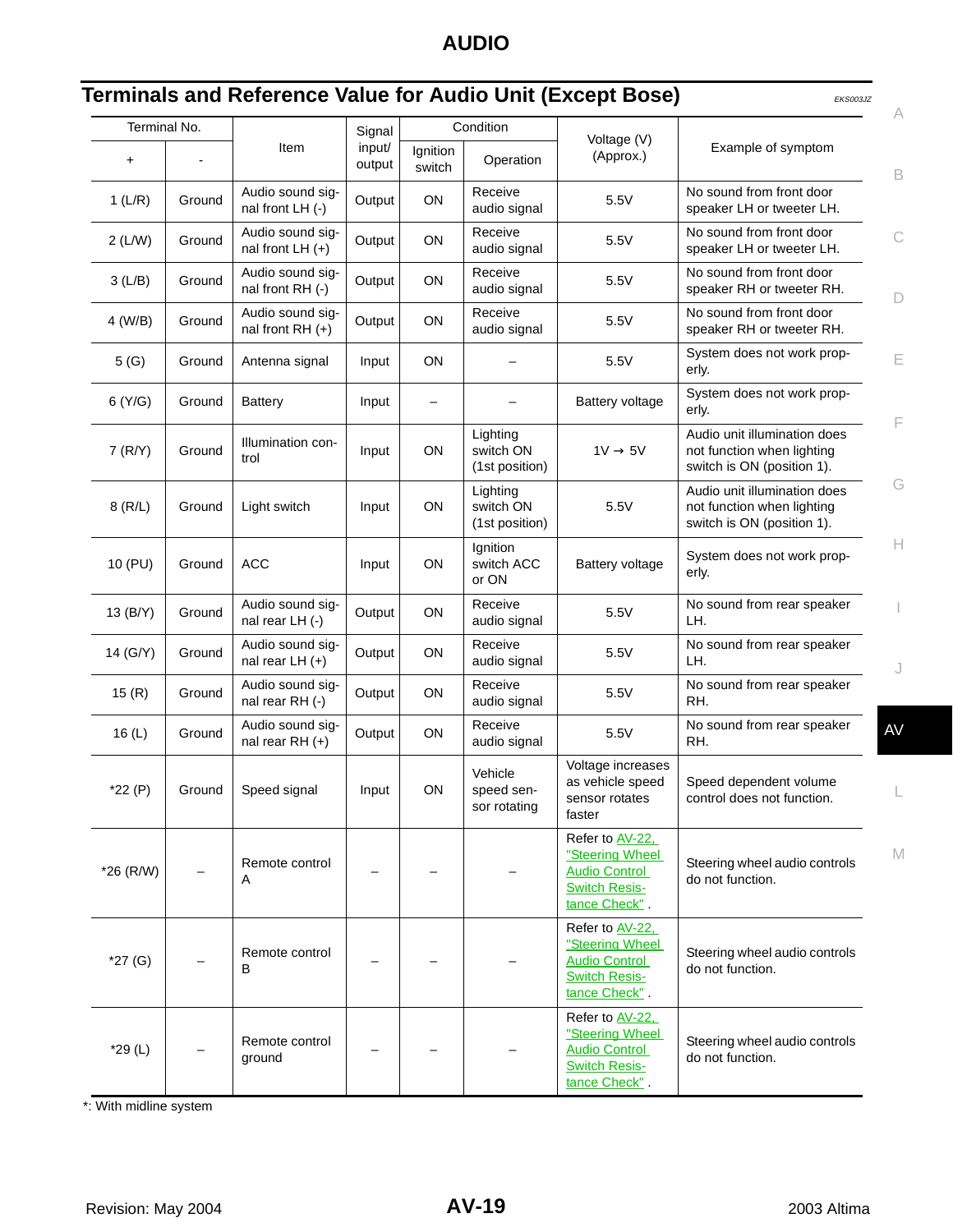| Terminal No. |        |                                         | Signal           |                    | Condition                               |                                                                                                     |                                                                                          |
|--------------|--------|-----------------------------------------|------------------|--------------------|-----------------------------------------|-----------------------------------------------------------------------------------------------------|------------------------------------------------------------------------------------------|
| +            |        | Item                                    | input/<br>output | Ignition<br>switch | Operation                               | Voltage (V)<br>(Approx.)                                                                            | Example of symptom                                                                       |
| 1(B)         | Ground | Audio sound sig-<br>nal front LH (-)    | Output           | ON                 | Receive<br>audio signal                 | 5.5V                                                                                                | No sound from front door<br>speaker LH or tweeter LH.                                    |
| 2(W)         | Ground | Audio sound sig-<br>nal front LH $(+)$  | Output           | ON                 | Receive<br>audio signal                 | 5.5V                                                                                                | No sound from front door<br>speaker LH or tweeter LH.                                    |
| $3$ (BR)     | Ground | Audio sound sig-<br>nal front RH (-)    | Output           | ON                 | Receive<br>audio signal                 | 5.5V                                                                                                | No sound from front door<br>speaker RH or tweeter RH.                                    |
| 4 (Y)        | Ground | Audio sound sig-<br>nal front RH $(+)$  | Output           | ON                 | Receive<br>audio signal                 | 5.5V                                                                                                | No sound from front door<br>speaker RH or tweeter RH.                                    |
| 5(G)         | Ground | Antenna signal                          | Input            | ON                 | $\overline{\phantom{0}}$                | 5.5V                                                                                                | System does not work prop-<br>erly.                                                      |
| 6(Y/G)       | Ground | <b>Battery</b>                          | Input            | —                  |                                         | <b>Battery voltage</b>                                                                              | System does not work prop-<br>erly.                                                      |
| 7(R/Y)       | Ground | Illumination con-<br>trol               | Input            | ON                 | Lighting<br>switch ON<br>(1st position) | $1V \rightarrow 5V$                                                                                 | Audio unit illumination does<br>not function when lighting<br>switch is ON (position 1). |
| 8(R/L)       | Ground | Light switch                            | Input            | ON                 | Lighting<br>switch ON<br>(1st position) | 5.5V                                                                                                | Audio unit illumination does<br>not function when lighting<br>switch is ON (position 1). |
| 9            |        | Ground (Shield<br>drain)                |                  |                    |                                         | 0V                                                                                                  | Interference and distortion<br>heard from speakers.                                      |
| 10 (PU)      | Ground | <b>ACC</b>                              | Input            | ON                 | Ignition<br>switch ACC<br>or ON         | Battery voltage                                                                                     | System does not work prop-<br>erly.                                                      |
| 12 (G/W)     | Ground | Amp. ON/OFF<br>signal                   | Output           | ON                 | Ignition<br>switch ACC<br>or ON         | Battery voltage                                                                                     | Amp. does not work properly.                                                             |
| 13 (B/R)     | Ground | Audio sound sig-<br>nal rear LH (-)     | Output           | ON                 | Receive<br>audio signal                 | 5.5V                                                                                                | No sound from rear speaker<br>LH.                                                        |
| 14 (BR)      | Ground | Audio sound sig-<br>nal rear $LH$ $(+)$ | Output           | ON                 | Receive<br>audio signal                 | 5.5V                                                                                                | No sound from rear speaker<br>LH.                                                        |
| 15 (B/W)     | Ground | Audio sound sig-<br>nal rear $RH$ (-)   | Output           | ON                 | Receive<br>audio signal                 | 5.5V                                                                                                | No sound from rear speaker<br>RH.                                                        |
| 16(L)        | Ground | Audio sound sig-<br>nal rear RH $(+)$   | Output           | ON                 | Receive<br>audio signal                 | 5.5V                                                                                                | No sound from rear speaker<br>RH.                                                        |
| 22(P)        | Ground | Speed signal                            | Input            | ON                 | Vehicle<br>speed sen-<br>sor rotating   | Voltage increases<br>as vehicle speed<br>sensor rotates<br>faster                                   | Speed dependent volume<br>control does not function.                                     |
| 26 (R/W)     |        | Remote control<br>A                     |                  |                    |                                         | Refer to AV-22,<br>"Steering Wheel<br><b>Audio Control</b><br><b>Switch Resis-</b><br>tance Check". | Steering wheel audio controls<br>do not function.                                        |

### <span id="page-19-0"></span>**Terminals and Reference Value for Audio Unit (Bose)** EKS003K0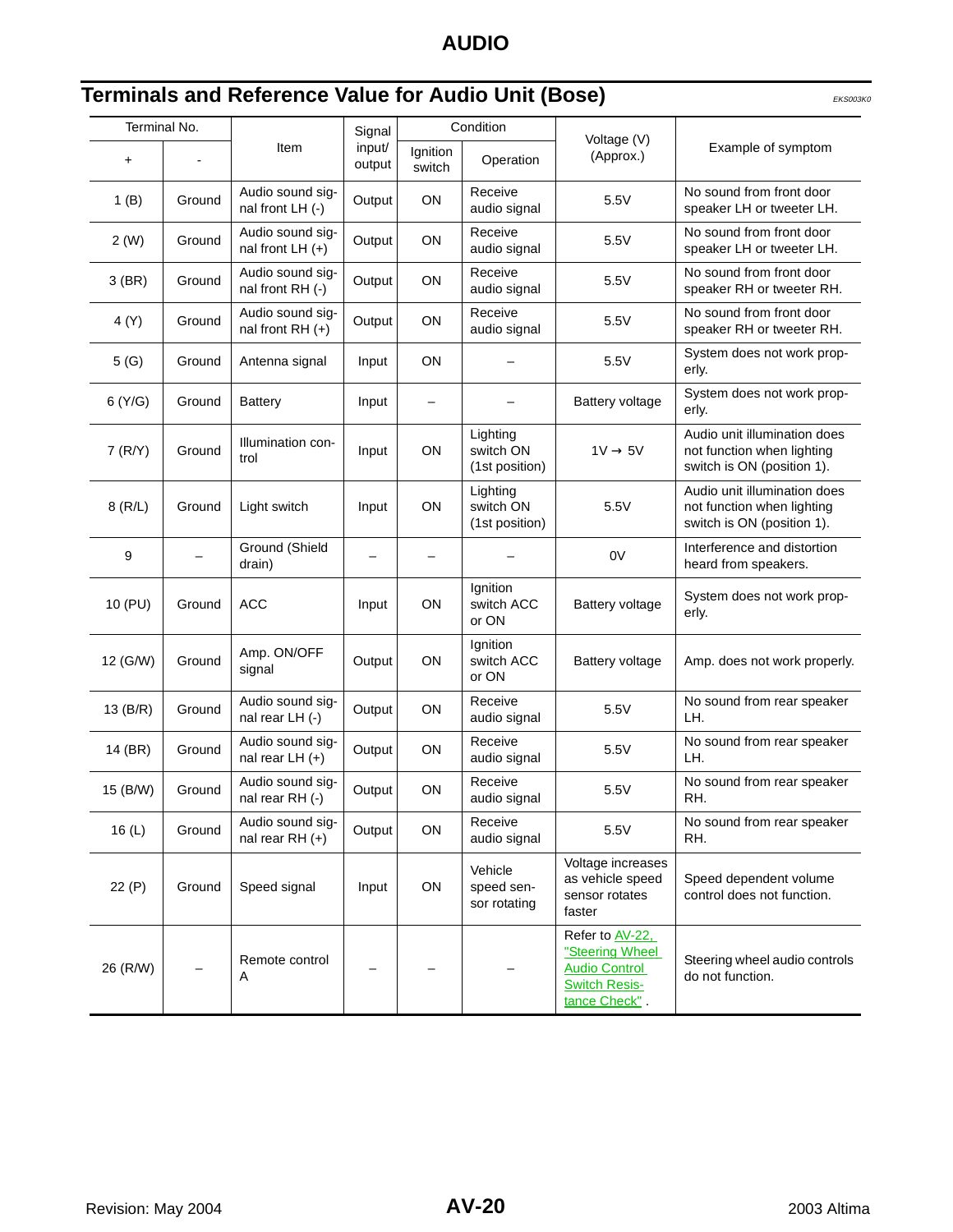|          | Terminal No.             |                          | Signal           |                    | Condition | Voltage (V)                                                                                         |                                                   |        |
|----------|--------------------------|--------------------------|------------------|--------------------|-----------|-----------------------------------------------------------------------------------------------------|---------------------------------------------------|--------|
| ÷.       |                          | Item                     | input/<br>output | Ignition<br>switch | Operation | (Approx.)                                                                                           | Example of symptom                                | A      |
| 27 (G)   | $\overline{\phantom{0}}$ | Remote control<br>В      |                  |                    |           | Refer to AV-22,<br>"Steering Wheel<br><b>Audio Control</b><br><b>Switch Resis-</b><br>tance Check". | Steering wheel audio controls<br>do not function. | B<br>n |
| 29 $(L)$ | -                        | Remote control<br>ground |                  |                    |           | Refer to AV-22,<br>"Steering Wheel<br><b>Audio Control</b><br><b>Switch Resis-</b><br>tance Check". | Steering wheel audio controls<br>do not function. | n      |

### <span id="page-20-0"></span>**Terminals and Reference Value for Bose Speaker Amp.** EXEDIGNTY EXSOORK1

|            | Terminal No. | Condition<br>Signal                              |                          |                          |                         |                          |                                                       |
|------------|--------------|--------------------------------------------------|--------------------------|--------------------------|-------------------------|--------------------------|-------------------------------------------------------|
| $\ddot{}$  |              | Item                                             | input/<br>output         | Ignition<br>switch       | Operation               | Voltage (V)<br>(Approx.) | Example of symptom                                    |
| 1 (Y/G)    | Ground       | Battery                                          | Input                    |                          |                         | <b>Battery voltage</b>   | System does not work prop-<br>erly.                   |
| 2(W)       | Ground       | Subwoofer RH<br>$(+)$                            | Output                   | ON                       | Receive<br>audio signal | $5 - 7.5V$               | No sound from subwoofer<br>RH.                        |
| 3(L/W)     | Ground       | Subwoofer LH<br>$(+)$                            | Output                   | ON                       | Receive<br>audio signal | $5 - 7.5V$               | No sound from subwoofer<br>LH.                        |
| 9(L)       | Ground       | Rear door<br>speaker RH (+)                      | Output                   | ON                       | Receive<br>audio signal | $5 - 7.5V$               | No sound from rear door<br>speaker RH.                |
| 10(R)      | Ground       | Rear door<br>speaker RH (-)                      | Output                   | ON                       | Receive<br>audio signal | $5 - 7.5V$               | No sound from rear door<br>speaker RH.                |
| 11 (G/Y)   | Ground       | Rear door<br>speaker LH (+)                      | Output                   | ON                       | Receive<br>audio signal | $5 - 7.5V$               | No sound from rear door<br>speaker LH.                |
| 12 (B/Y)   | Ground       | Rear door<br>speaker LH (-)                      | Output                   | ON                       | Receive<br>audio signal | $5 - 7.5V$               | No sound from rear door<br>speaker LH.                |
| 13 (W/B)   | Ground       | Front door<br>speaker RH and<br>tweeter $RH (+)$ | Output                   | ON                       | Receive<br>audio signal | $5 - 7.5V$               | No sound from front door<br>speaker RH or tweeter RH. |
| 14 (L/B)   | Ground       | Front door<br>speaker RH and<br>tweeter RH (-)   | Output                   | ON                       | Receive<br>audio signal | $5 - 7.5V$               | No sound from front door<br>speaker RH or tweeter RH. |
| 15 (L/W)   | Ground       | Front door<br>speaker LH and<br>tweeter $LH (+)$ | Output                   | ON                       | Receive<br>audio signal | $5 - 7.5V$               | No sound from front door<br>speaker LH or tweeter LH. |
| 16 $(L/R)$ | Ground       | Front door<br>speaker LH and<br>tweeter LH (-)   | Output                   | ON                       | Receive<br>audio signal | $5 - 7.5V$               | No sound from front door<br>speaker LH or tweeter LH. |
| 17(B)      | Ground       | Ground                                           | $\overline{\phantom{m}}$ | $\overline{\phantom{m}}$ |                         | $\equiv$                 |                                                       |
| 18(B)      | Ground       | Subwoofer RH<br>$(\cdot)$                        | Output                   | ON                       | Receive<br>audio signal | $5 - 7.5V$               | No sound from subwoofer<br>RH.                        |
| 19 (L/B)   | Ground       | Subwoofer LH (-)                                 | Output                   | ON                       | Receive<br>audio signal | $5 - 7.5V$               | No sound from subwoofer<br>LH.                        |
| 23 (B/W)   | Ground       | Rear speaker<br>RH (-)                           | Input                    | ON                       | Receive<br>audio signal | $5 - 7.5V$               | No sound from RH rear<br>speakers.                    |
| 24 (L)     | Ground       | Rear speaker<br>$RH (+)$                         | Input                    | ON                       | Receive<br>audio signal | $5 - 7.5V$               | No sound from RH rear<br>speakers.                    |
| 25 (B/R)   | Ground       | Rear speaker LH<br>$(\cdot)$                     | Input                    | ON                       | Receive<br>audio signal | $5 - 7.5V$               | No sound from LH rear<br>speakers.                    |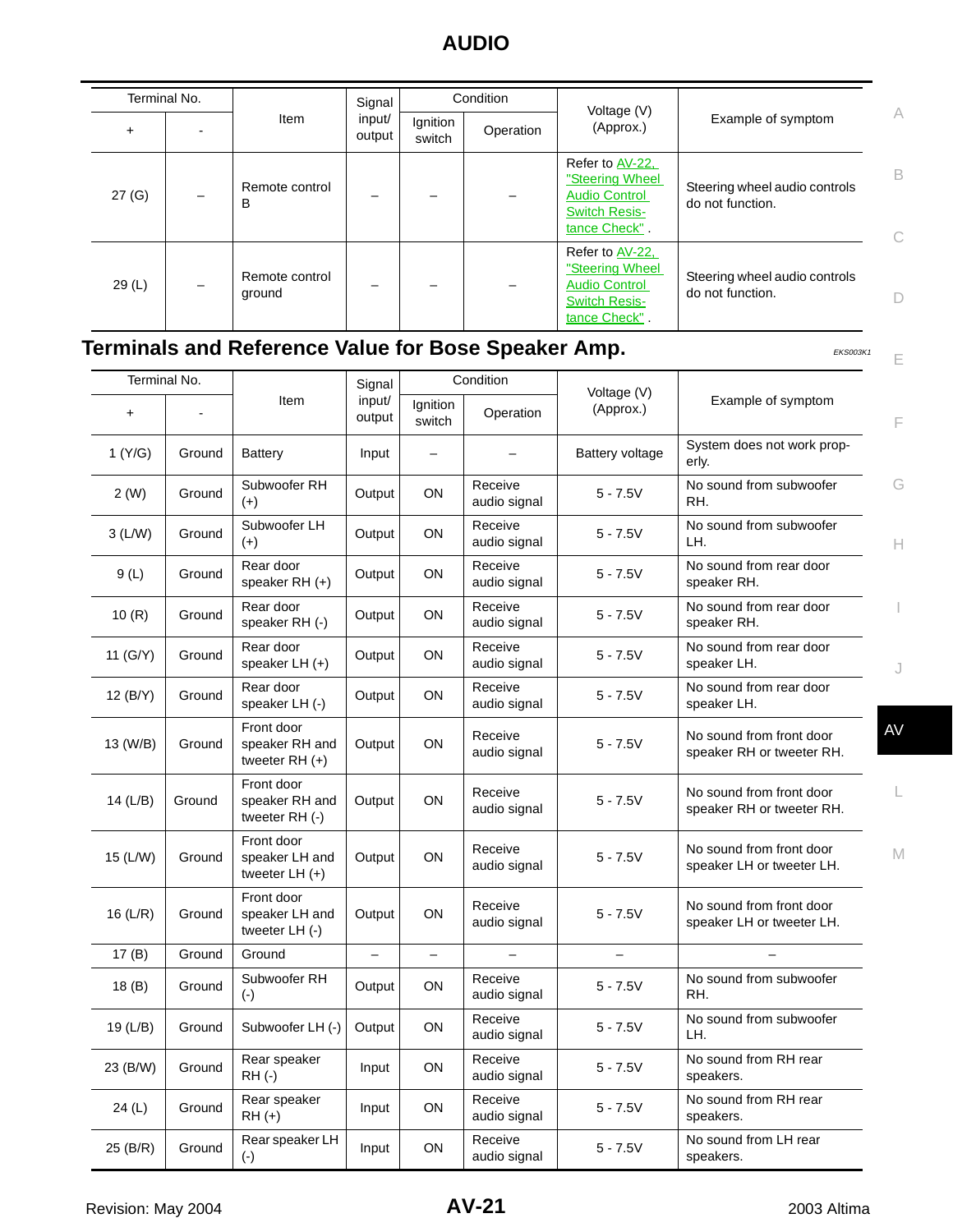| Terminal No.          |        |                           |                  | Condition<br>Signal |                         | Voltage (V) |                                     |
|-----------------------|--------|---------------------------|------------------|---------------------|-------------------------|-------------|-------------------------------------|
| $\ddot{}$             |        | Item                      | input/<br>output | Ignition<br>switch  | Operation               | (Approx.)   | Example of symptom                  |
| 26 (BR)               | Ground | Rear speaker LH<br>$(+)$  | Input            | <b>ON</b>           | Receive<br>audio signal | $5 - 7.5V$  | No sound from LH rear<br>speakers.  |
| 27 (BR)               | Ground | Front speaker<br>$RH$ (-) | Input            | <b>ON</b>           | Receive<br>audio signal | $5 - 7.5V$  | No sound from RH front<br>speakers. |
| 28 (Y)                | Ground | Front speaker<br>$RH (+)$ | Input            | <b>ON</b>           | Receive<br>audio signal | $5 - 7.5V$  | No sound from RH front<br>speakers. |
| 29(B)                 | Ground | Front speaker<br>$LH$ (-) | Input            | <b>ON</b>           | Receive<br>audio signal | $5 - 7.5V$  | No sound from LH front<br>speakers. |
| $30 \left( W \right)$ | Ground | Front speaker<br>$LH (+)$ | Input            | <b>ON</b>           | Receive<br>audio signal | $5 - 7.5V$  | No sound from LH front<br>speakers. |
| 31 (G/W)              | Ground | Amp. ON/OFF<br>signal     | Input            | <b>ON</b>           |                         | 10V         | System does not work prop-<br>erly. |

### <span id="page-21-0"></span>**Steering Wheel Audio Control Switch Resistance Check** EXERIGNIZION EKS003K2

\*Terminal No. (wire color) Signal name Condition Resistance (Ω) (Approx.) + - 27 (G) 29 (L) Volume (down) Depress volume down switch 652Ω  $26$  (R/W)  $29$  (L)  $\phantom{0}$  Volume (up) Depress volume up switch 652 $\Omega$ 27 (G) 29 (L) Mode Depress (station) down switch 165Ω  $26$  (R/W) 29 (L) Up (next) Depress (station) up switch 165 $\Omega$ 26 (R/W) 29 (L) Down (previous) Depress mode switch 1Ω

\*: Audio unit terminals.

#### <span id="page-21-2"></span><span id="page-21-1"></span>**Removal and Installation** Experimental EXS003K3 **AUDIO UNIT**

- 1. Remove cluster lid C. Refer to **IP-12**, "Cluster Lid C".
- 2. Remove cluster lid D. Refer to IP-12, "Cluster Lid D" .
- 3. Remove audio unit screws using power tool and slide audio unit forward.
- 4. Disconnect connectors and antenna cable and then remove audio unit.

Install in the reverse order of removal.



#### <span id="page-21-3"></span>**DOOR SPEAKER**

1. Remove door finisher. Refer to **EI-27**, "Removal and Installation".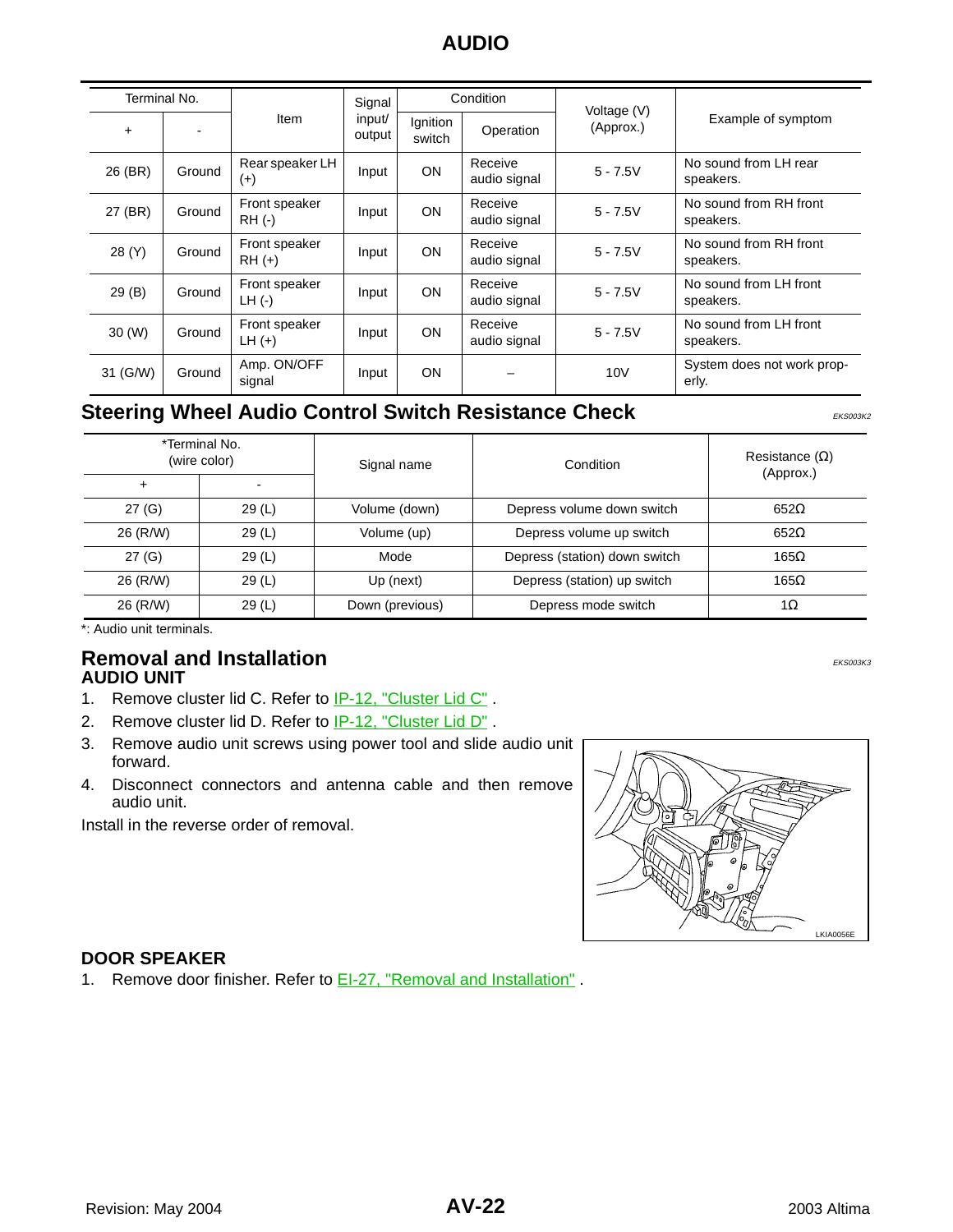- 2. Remove screws and speaker.
- 3. Disconnect speaker connector.

Install in the reverse order of removal.



#### <span id="page-22-0"></span>**TWEETER SPEAKER**

- 1. Remove windshield garnish molding. Refer to **EI-29, "Removal and Installation"**.
- 2. Remove tweeter speaker by gently prying away from A pillar.
- 3. Disconnect tweeter speaker connector.

Install in the reverse order of removal.



#### <span id="page-22-1"></span>**REAR SPEAKER**

- 1. Remove rear parcel shelf finisher. Refer to **EI-31**, "Removal and Installation".
- 2. Remove screws and rear speaker.
- 3. Disconnect speaker connector.

Install in the reverse order of removal, noting the following:

**Rear speaker mounting screws:**

#### **: 2.7 - 3.7 N·m (0.28 - 0.38 kg-m, 24 - 33 in-lb)**

#### <span id="page-22-2"></span>**SUBWOOFER SPEAKER**

- 1. Remove rear parcel shelf finisher. Refer to EI-31, "Removal and Installation" .
- 2. Remove screws and subwoofer.
- 3. Disconnect subwoofer connector.

Install in the reverse order of removal, noting the following:

**Subwoofer mounting screws:**

 **: 2.7 - 3.7 N·m (0.28 - 0.38 kg-m, 24 - 33 in-lb)**



#### <span id="page-22-3"></span>**BOSE SPEAKER AMP.**

- 1. Remove rear parcel shelf finisher. Refer to **EI-31, "Removal and Installation"**.
- 2. Remove trunk trim and trunk lid finisher. Refer to **EI-35**, "Removal and Installation".

D

E

F

G

H

I

J

L

AV

M

C

A

B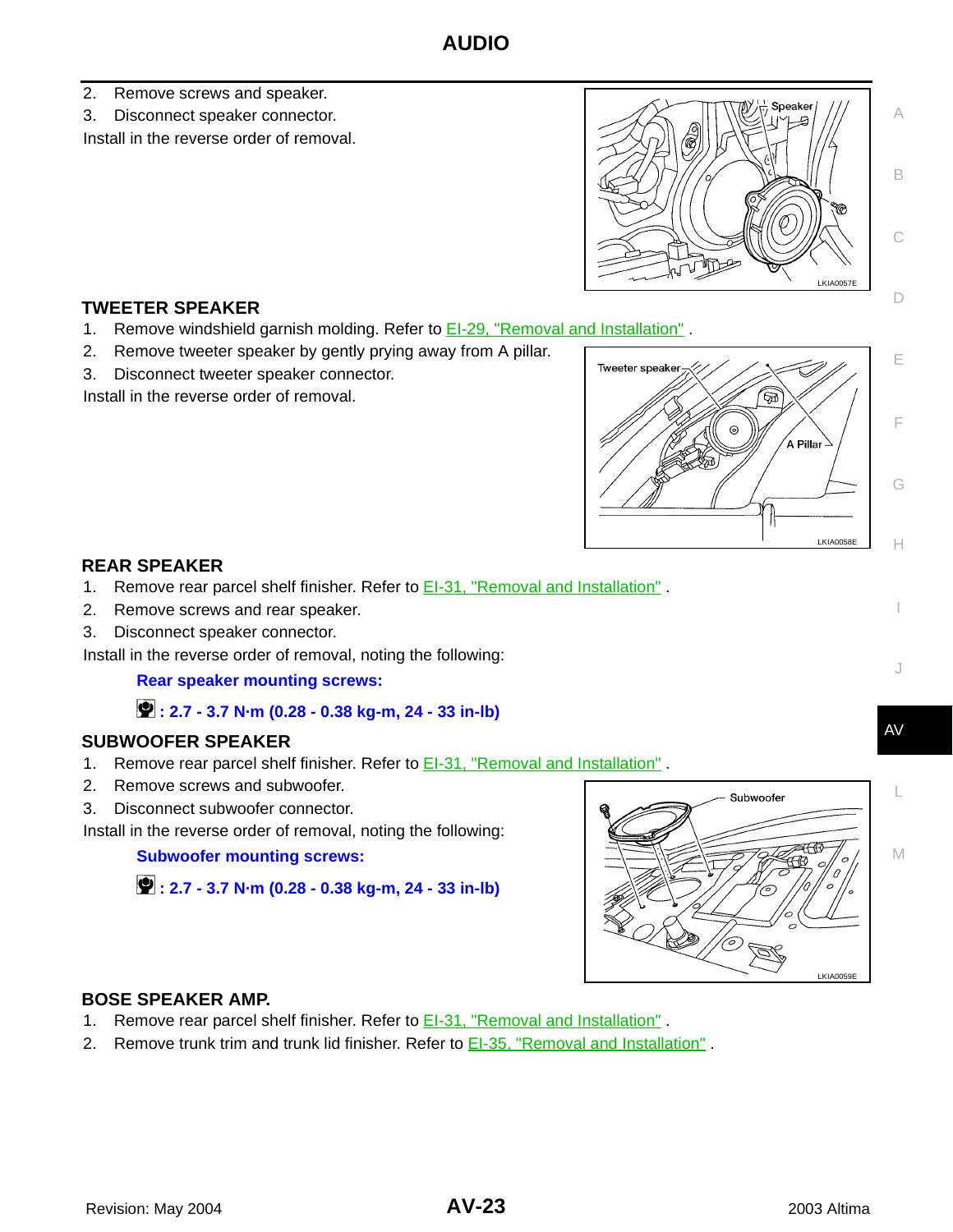- 3. Remove screws and amp.
- 4. Disconnect amp. connectors.

Install in the reverse order of removal, noting the following:

**Bose speaker amp. mounting screws:**

```
 : 2.7 - 3.7 N·m (0.28 - 0.38 kg-m, 24 - 33 in-lb)
```


#### <span id="page-23-0"></span>**STEERING WHEEL AUDIO CONTROL SWITCHES**

1. Remove driver air bag module. Refer to **SRS-39, "REMOVAL"**.

2. Remove screws and disconnect connector and then remove steering wheel audio control switches. Install in the reverse order of removal.

#### <span id="page-23-2"></span><span id="page-23-1"></span>**Trouble Diagnoses** EXASSED FOR THE RESONAL EXASURATION OF THE RESONAL EXASURATION OF THE EXSOLUTION OF THE RESONAL EXASURATION OF THE **EXSOLUTION AUDIO UNIT**

| Symptom                                                                       | Possible causes                                                               | Repair order                                                                                                                                                                                                                                    |  |
|-------------------------------------------------------------------------------|-------------------------------------------------------------------------------|-------------------------------------------------------------------------------------------------------------------------------------------------------------------------------------------------------------------------------------------------|--|
| Audio unit inoperative (no<br>digital display and no<br>sound from speakers). | 1.10A fuse<br>2. Poor audio unit case ground<br>3. Audio unit                 | 1. Check 10A fuse [No. 6, located in fuse block (J/B)].<br>Turn ignition switch ON and verify that battery positive<br>voltage is present at terminal 10 of audio unit.<br>2. Check audio unit case ground.<br>3. Remove audio unit for repair. |  |
| Audio unit presets are lost<br>when ignition switch is<br>turned OFF.         | 1.15A fuse<br>2. Audio unit                                                   | 1. Check 15A fuse (No. 31, located in fuse and fusible<br>link box) and verify that battery positive voltage is<br>present at terminal 6 of audio unit.<br>2. Remove audio unit for repair.                                                     |  |
| AM/FM stations are weak                                                       | 1. Window antenna or antenna amp.                                             | 1. Check window antenna.                                                                                                                                                                                                                        |  |
| or noisy.                                                                     | 2. Poor audio unit case ground                                                | 2. Check audio unit case ground.                                                                                                                                                                                                                |  |
|                                                                               | 3. Audio unit                                                                 | 3. Remove audio unit for repair.                                                                                                                                                                                                                |  |
| Audio unit generates noise                                                    | 1. Poor audio unit case ground                                                | 1. Check audio unit case ground.                                                                                                                                                                                                                |  |
| in AM and FM modes with                                                       | 2. Loose or missing ground bonding straps                                     | 2. Check ground bonding straps.                                                                                                                                                                                                                 |  |
| engine running.                                                               | 3. Ignition condenser or rear window defog-<br>ger noise suppressor condenser | 3. Replace ignition condenser or rear window defogger<br>noise suppressor condenser.                                                                                                                                                            |  |
|                                                                               | 4. Generator                                                                  | 4. Check generator.                                                                                                                                                                                                                             |  |
|                                                                               | 5. Ignition coil(s)                                                           | 5. Check ignition coil(s).                                                                                                                                                                                                                      |  |
|                                                                               | 6. Audio unit                                                                 | 6. Remove audio unit for repair.                                                                                                                                                                                                                |  |
| Audio unit generates noise                                                    | 1. Poor audio unit case ground                                                | 1. Check audio unit case ground.                                                                                                                                                                                                                |  |
| in AM and FM modes with<br>accessories on (switch<br>pops and motor noise).   | 2. Antenna                                                                    | 2. Check antenna.                                                                                                                                                                                                                               |  |
|                                                                               | 3. Accessory ground                                                           | 3. Check accessory ground.                                                                                                                                                                                                                      |  |
|                                                                               | 4. Faulty accessory                                                           | 4. Replace accessory.                                                                                                                                                                                                                           |  |

#### <span id="page-23-3"></span>**BASE AND MIDLINE SYSTEM**

| Symptom                     | Possible causes      | Repair order                                            |
|-----------------------------|----------------------|---------------------------------------------------------|
| Individual speaker is noisy | 1. Speaker           | 1. Check speaker.                                       |
| or inoperative.             | 2. Audio unit output | 2. Check audio unit output voltages.                    |
|                             | 3. Speaker circuit   | 3. Check wires for open or short between audio unit and |
|                             | 4. Audio unit        | speaker.<br>4. Remove audio unit for repair.            |

#### <span id="page-23-4"></span>**BOSE SYSTEM**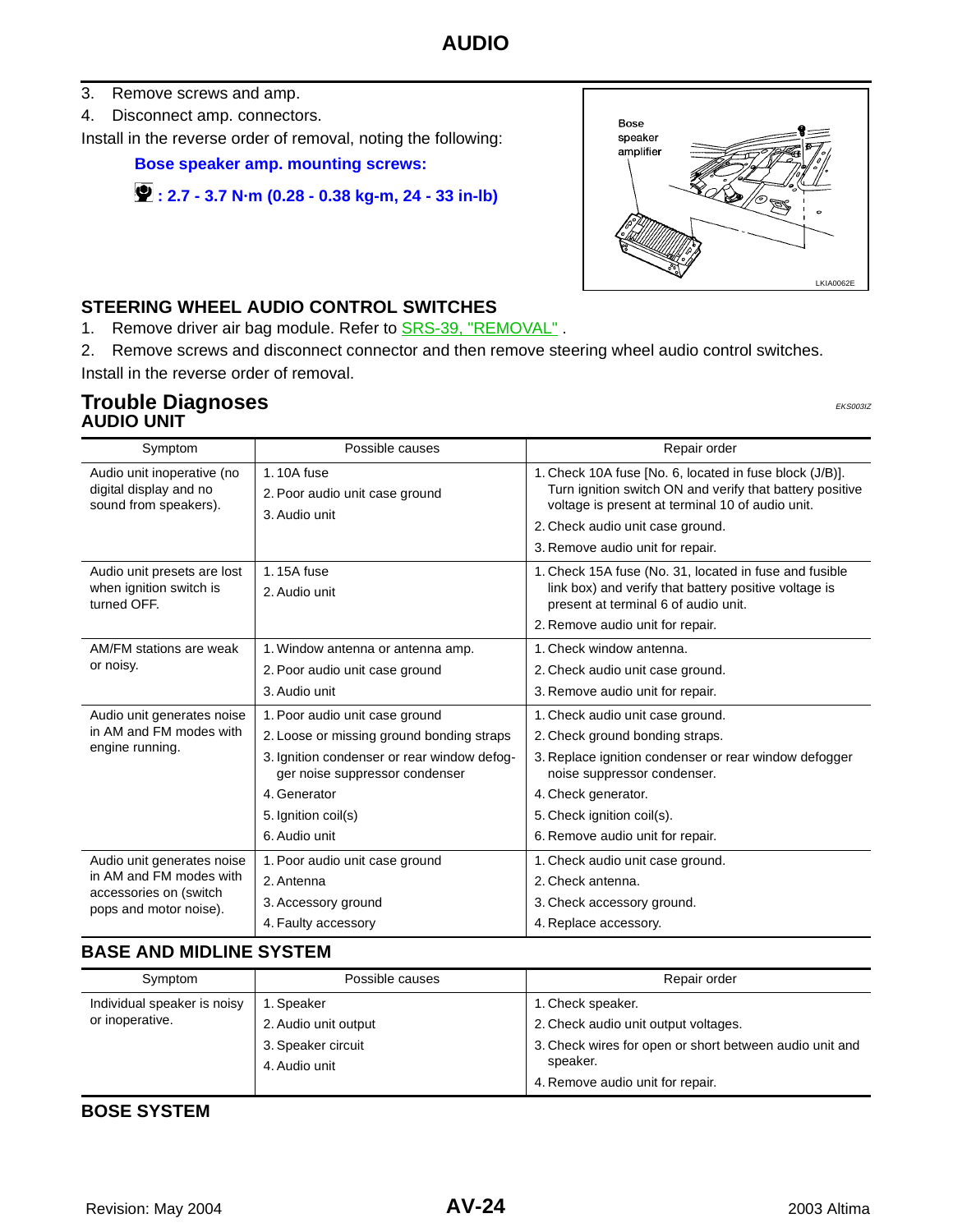| Symptom                                                                            | Possible causes                                                       | Repair order                                                                                                                                     |   |
|------------------------------------------------------------------------------------|-----------------------------------------------------------------------|--------------------------------------------------------------------------------------------------------------------------------------------------|---|
| Audio unit controls are<br>operational, but no sound<br>is heard from any speaker. | 1.15A fuse<br>2. Amp. ON/OFF signal circuit<br>3. Speaker amp. ground | 1. Check 15A fuse [No. 31, located in the fuse block (J/<br>B)]. Verify battery positive voltage is present at terminal<br>1 of the speaker amp. | A |
|                                                                                    |                                                                       | 2. Check harness continuity between audio unit terminal<br>12 and speaker amp. terminal 31.                                                      | B |
|                                                                                    |                                                                       | 3. Check harness continuity between speaker amp. ter-<br>minal 17 and ground.                                                                    |   |
| Individual speaker is noisy<br>or inoperative.                                     | 1. Speaker                                                            | 1. Check speaker.                                                                                                                                |   |
|                                                                                    | 2. Output circuits to speaker                                         | 2. Check the output circuits to speaker:                                                                                                         |   |
|                                                                                    | 3. Speaker amp. power supply and ground                               | between audio unit and speaker amp.<br>$\overline{\phantom{0}}$                                                                                  |   |
|                                                                                    |                                                                       | between speaker amp. and speaker<br>-                                                                                                            |   |
|                                                                                    |                                                                       | 3. Check speaker amp. power supply and ground condi-<br>tion.                                                                                    | E |

I

F

G

 $\mathrel{\vdash}\mathrel{\vdash}$ 

L

 $\mathbb N$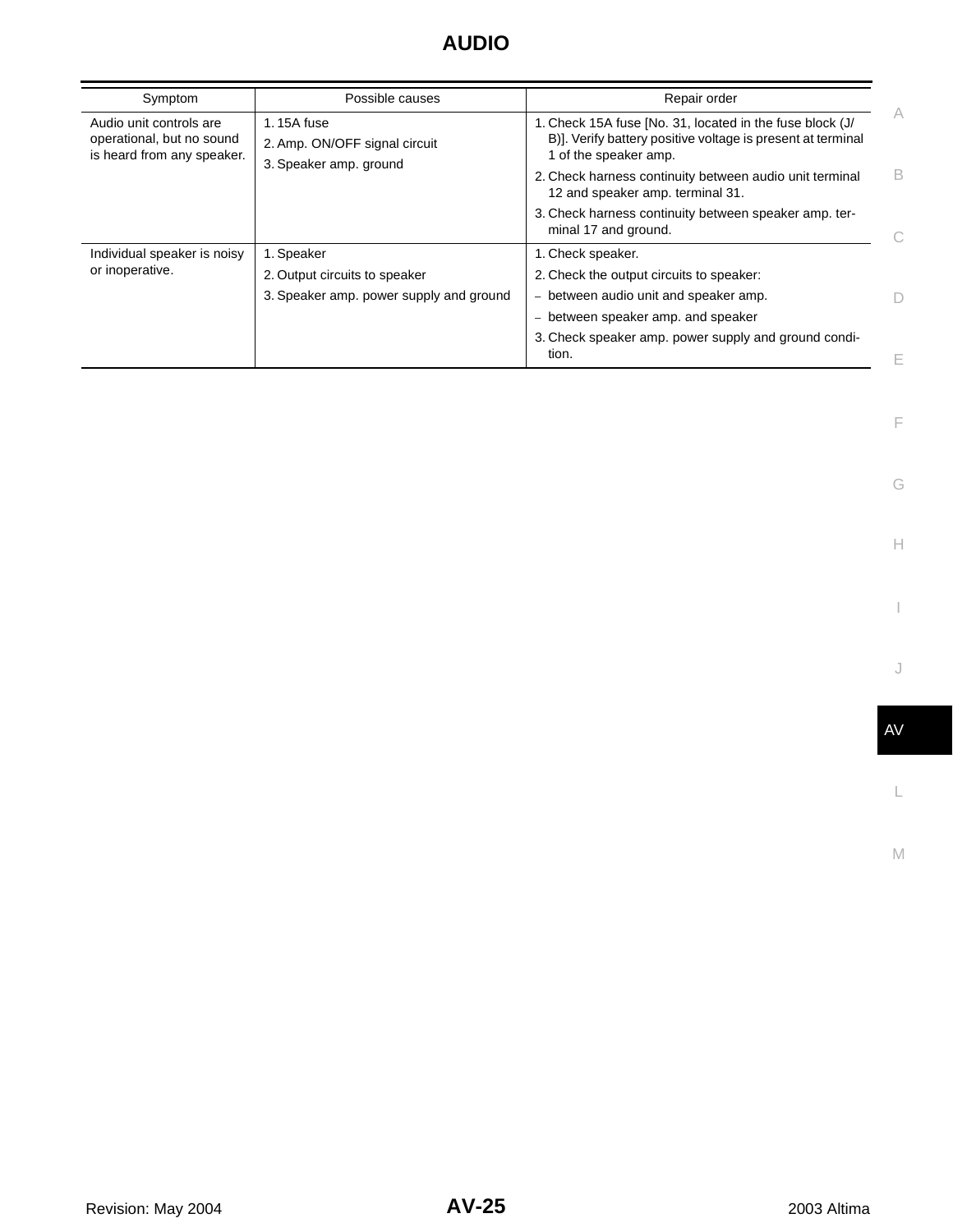### <span id="page-25-0"></span>**AUDIO ANTENNA** PFP:28200

### <span id="page-25-1"></span>**System Description** EXAMPLE 2003J1

With the ignition switch in ACC or ON, power is supplied

- through 10A fuse [No. 6, located in the fuse block (J/B)]
- to audio unit terminal 10.

Ground is supplied through the case of the antenna amp. When the radio switch is turned ON, antenna signal is supplied

- through audio unit terminal 5
- to the antenna amp. terminal 1.

Then the antenna amp. is activated.

The amplified radio signals are supplied to the audio unit through the antenna amp.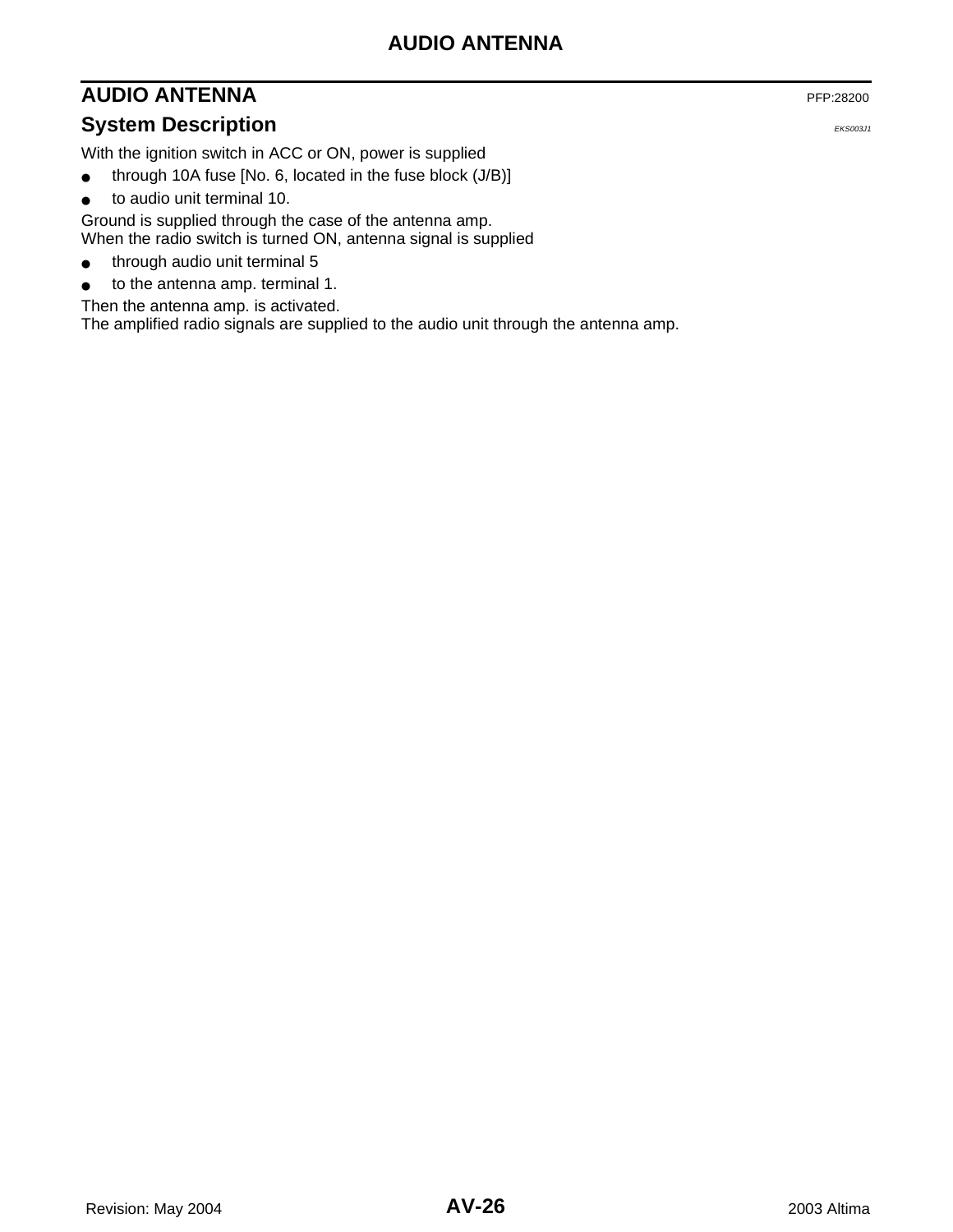### <span id="page-26-0"></span>**Wiring Diagram -W/ANT-** EXECONDENT AND REASONAL EXECONDENT AND REASONAL EXECONDENT AND REASONAL EXECONDENT AND REASONAL EXECONDENT AND REASONAL EXECONDENT AND REASONAL EXECUTIVE OF THE **EXECONDENT AND REASONAL EXECUTIVE O**



 $\begin{array}{|c|c|c|c|c|c|c|c|c|} \hline 10 & 8 & \text{---} & 4 & 2 & \text{(M43)} \\ \hline 9 & 7 & 6 & 5 & 3 & 1 & \text{---} & \text{---} \\ \hline \end{array}$ 1P 2P 3P CCC 4P 5P 6P 7P<br>8P 9P 10P 11P 12P 13P 14P 15P 16P  $\circled{\scriptstyle \mathsf{M4}}$  $\begin{array}{ccc} \hline \text{1} & \text{0} & \text{0} \\ \hline \text{1} & \text{0} & \text{0} \\ \hline \end{array}$  $\overline{w}$ 

\*: This connector is not shown in "HARNESS LAYOUT" of PG section.

LKWA0017E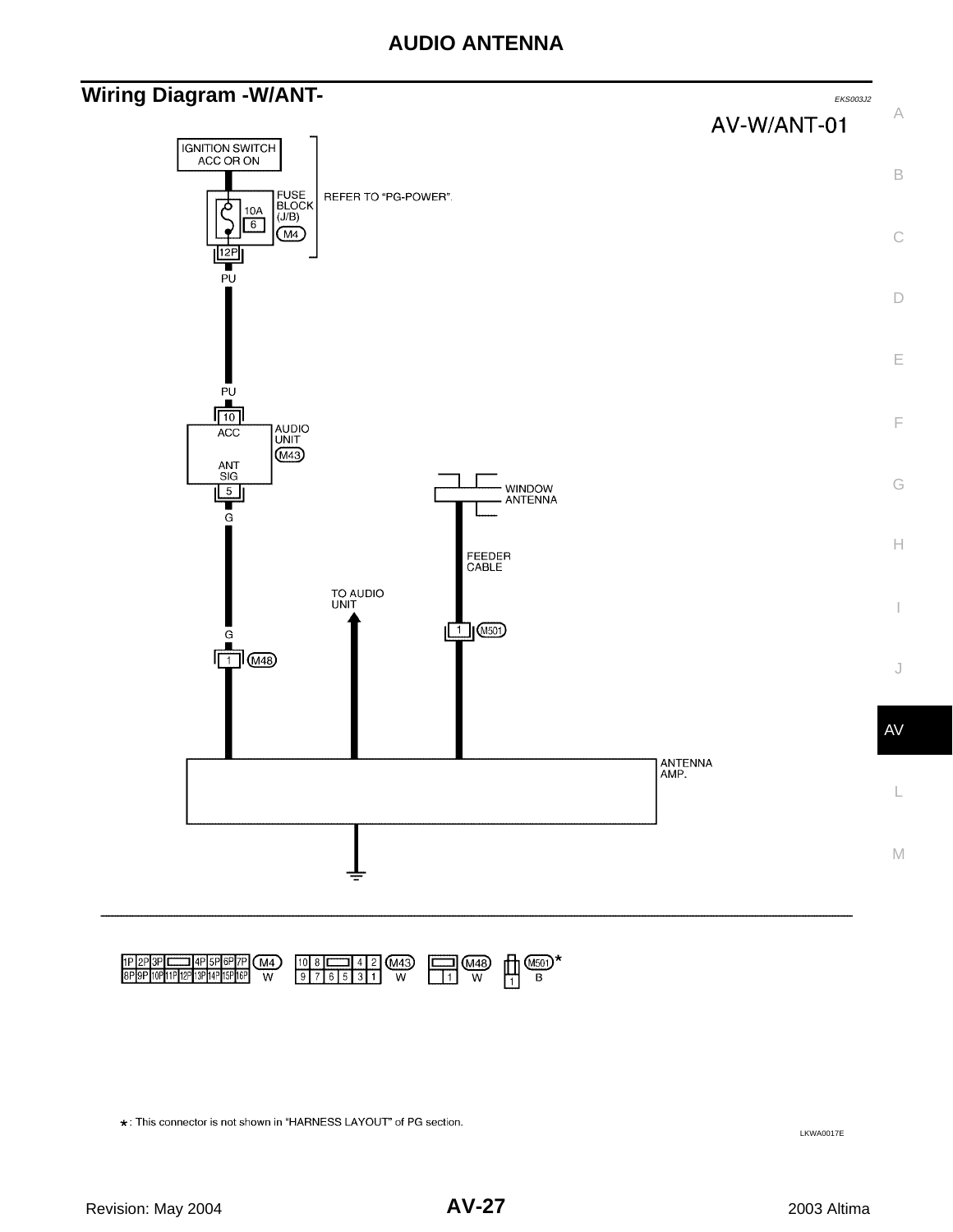### **AUDIO ANTENNA**

### <span id="page-27-0"></span>**Location of Antenna** EXS003J3



LKIA0012E

#### <span id="page-27-2"></span><span id="page-27-1"></span>**Window Antenna Repair** EXPERIMENT EXSOON **ELEMENT CHECK**

1. Attach probe circuit tester (ohm setting) to antenna terminal on each side.



When measuring continuity, wrap tin foil around the top of **probe. Then, press the foil against the wire with your finger.**